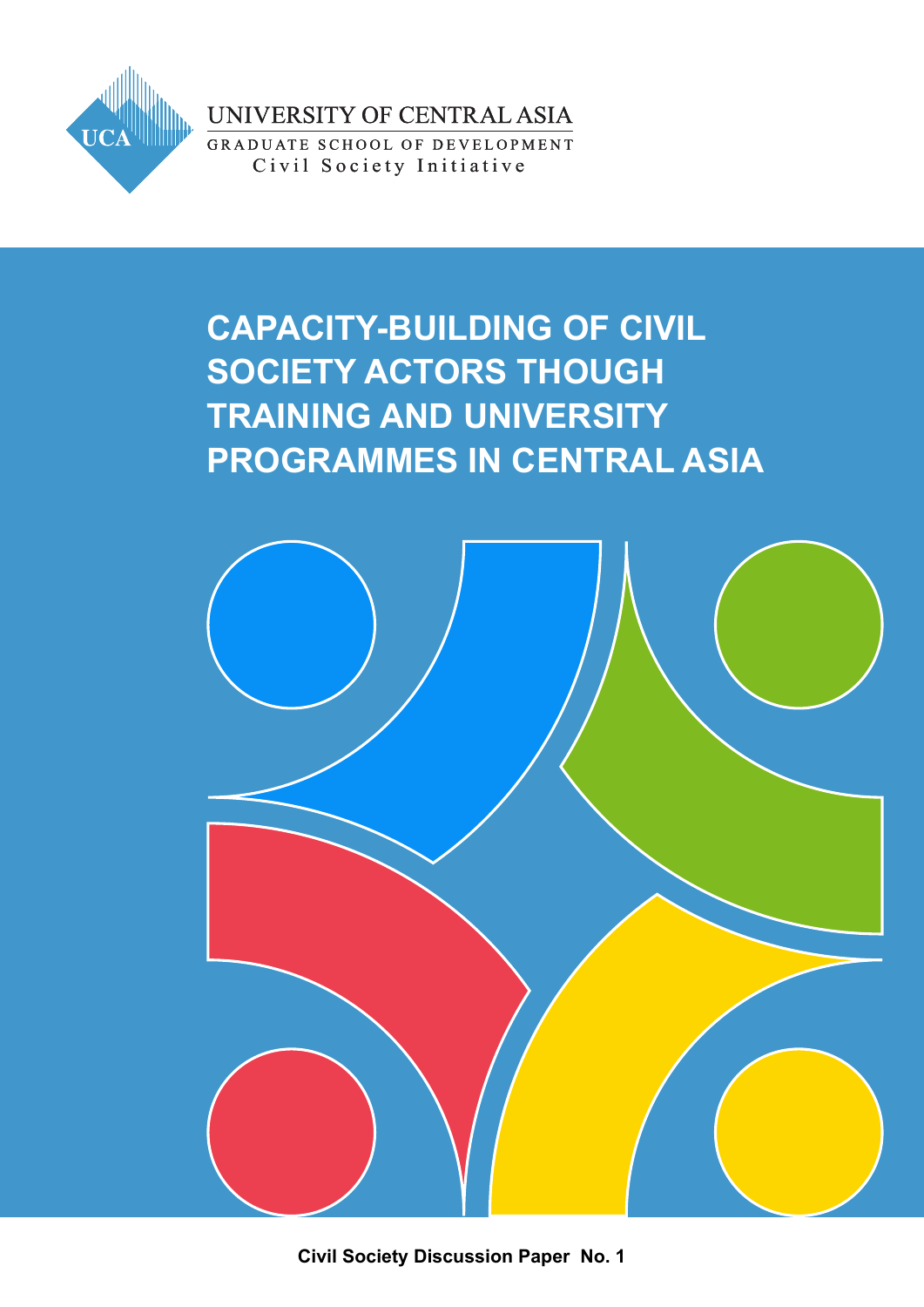

UNIVERSITY OF CENTRAL ASIA

GRADUATE SCHOOL OF DEVELOPMENT Civil Society Initiative

**Civil Society Discussion Paper No. 1**

## **CAPACITY-BUILDING OF CIVIL SOCIETY ACTORS THOUGH TRAINING AND UNIVERSITY PROGRAMMES IN CENTRAL ASIA**

The Civil Society Initiative (CSI) was established in 2017 to foster an enabling policy and administrative environment for civil society in Central Asia and assist the development of a broad spectrum of civil society actors. CSI promotes the building of domestic institutional and leadership capacity, under three over-arching pillars of skills, knowledge and resources.

The Civil Society Initiative is part of the Graduate School of Development of the University of Central Asia. The University of Central Asia (UCA) was founded in 2000. The Presidents of Kazakhstan, the Kyrgyz Republic, and Tajikistan, and His Highness the Aga Khan signed the International Treaty and Charter establishing this secular and private university, ratified by the respective parliaments, and registered with the United Nations.

The Civil Society Discussion Papers series is intended as a dynamic avenue for authors to share ideas with audiences concerned with current and emerging issues facing civil society development in Central Asia. Comments on papers should be sent to dinara.musabekova@ucentralasia.org. 'Discussion Papers' may be cited without seeking prior permission.

Acknowledgements:

This paper has been prepared by of Medet Tiulegenov, Jessica Howard, Karolina Kluczewska and Charles Buxton

Copyright © 2019 University of Central Asia 138 Toktogul Street, Bishkek 720001, Kyrgyz Republic Tel.: +996 (312) 910 822, E-mail: dinara.musabekova@ucentralasia.org

The findings, interpretations and conclusions expressed in this paper are entirely those of the authors and do not necessary represent the views of the University of Central Asia. Text and data in this publication may be reproduced if the source is cited.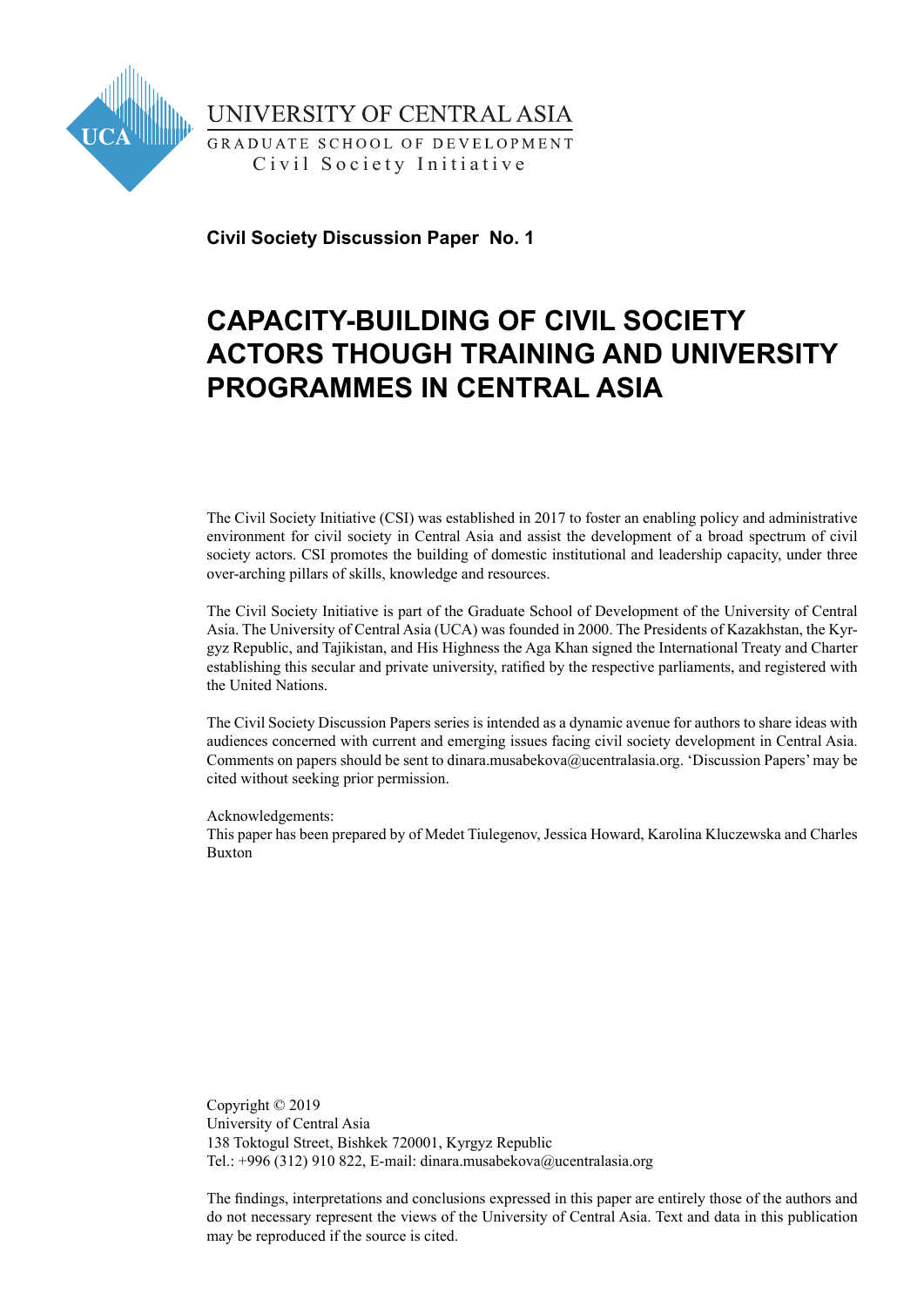# **CONTENTS**

| $\label{eq:interadd} \begin{minipage}{0.9\linewidth} In traditional, \textit{untrivial}, \textit{untrivial}, \textit{untrivial}, \textit{untrivial}, \textit{untrivial}, \textit{untrivial}, \textit{untrivial}, \textit{untrivial}, \textit{untrivial}, \textit{untrivial}, \textit{untrivial}, \textit{untrivial}, \textit{untrivial}, \textit{untrivial}, \textit{untrivial}, \textit{untrivial}, \textit{untrivial}, \textit{untrivial}, \textit{untrivial}, \textit{untrivial}, \textit{untrivial}, \textit{untrivial}, \textit{untrivial}, \textit{untrivial}, \textit{$ |  |
|--------------------------------------------------------------------------------------------------------------------------------------------------------------------------------------------------------------------------------------------------------------------------------------------------------------------------------------------------------------------------------------------------------------------------------------------------------------------------------------------------------------------------------------------------------------------------------|--|
|                                                                                                                                                                                                                                                                                                                                                                                                                                                                                                                                                                                |  |
|                                                                                                                                                                                                                                                                                                                                                                                                                                                                                                                                                                                |  |
|                                                                                                                                                                                                                                                                                                                                                                                                                                                                                                                                                                                |  |
|                                                                                                                                                                                                                                                                                                                                                                                                                                                                                                                                                                                |  |
|                                                                                                                                                                                                                                                                                                                                                                                                                                                                                                                                                                                |  |
|                                                                                                                                                                                                                                                                                                                                                                                                                                                                                                                                                                                |  |
|                                                                                                                                                                                                                                                                                                                                                                                                                                                                                                                                                                                |  |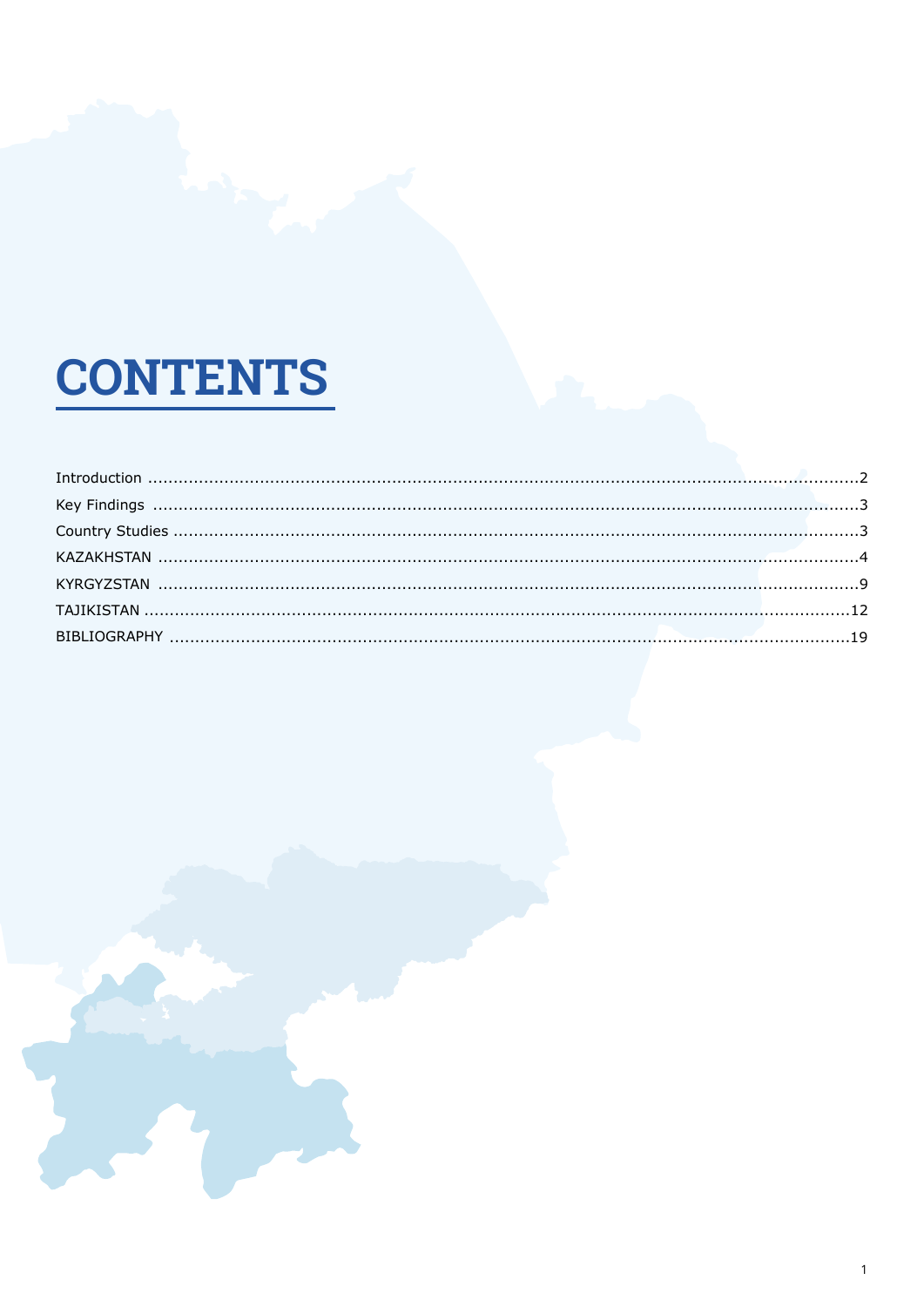## **INTRODUCTION**

This report looks at situation in three countries of Central Asia in regard to the needs and possibilities for capacity building of civil society through organizing training and developing university programs. Kazakhstan, Kyrgyzstan and Tajikistan have some common issues in this regard as well as different contexts which would affect how a proposed Civil Society Institute can approach working in these countries.

While countries differ on many aspects of their capacity related issues, yet they share many common problems, and this may affect programming for capacity building in the regional and national levels. This report presents consecutively three countries (Kazakhstan, Kyrgyzstan and Tajikistan) in regard to the general situation of civil society, capacity needs and conclusions with country specific recommendations. This is followed then by the overall conclusion and overall recommendations.

The table below shows capacity building indicators from the USAID Sustainability Index for the last year in which this report was produced - 20141. First the overall CSO sustainability rating is given, then three other key capacity indicators. In this rating system, 1 is highest and 7 is lowest.



Three countries vary regarding their economic and political situation and how these contexts affect the needs and possibilities for capacity building of CS. The table below was adapted from the Capacity Building paper and shows key development indices for 2014 for the three countries. It will be seen that Tajikistan presents a more challenging environment for civil society development than Kazakhstan and Kyrgyzstan. The latter two countries are more similar in some and differ on other aspects.

#### **Table. Selected national indices for the three countries (2014)**

|                                                                                              | <b>KZ</b>                        |  | <b>KG</b>         |  | <b>TJ</b>   |  |
|----------------------------------------------------------------------------------------------|----------------------------------|--|-------------------|--|-------------|--|
|                                                                                              | 17,948,816  5,604,212  8,051,512 |  |                   |  |             |  |
| GDP per capita (PPP) ————————————————————                                                    | $$24,100$ - \$3,600 - \$2,700    |  |                   |  |             |  |
| Human Development Index <b>- The Contract of August 2016</b>                                 | 70                               |  | $-$ 125 $-$ 133   |  |             |  |
| Freedom in the World, 2018 <sup>2</sup> (aggregate score, 100 - best) -                      | 22                               |  | $-$ 37            |  | -11         |  |
| V-Dem Core Civil Society Index, 2017 <sup>3</sup> (1 - best) - - - - - - - - - - - - - - - - | 0,41                             |  | $-$ 0.27 $-$ 0.15 |  |             |  |
|                                                                                              | 0.54                             |  | $-$ 0.64          |  | $\sim$ 0.27 |  |
|                                                                                              | 4,1                              |  | 4.1               |  | 4,8         |  |

Notes: 1) On the economic and human development indices, Kyrgyzstan is much closer to Tajikistan. The per capital income gap between Kazakhstan and the other two countries is 6 to 8 times. 2) On the civil society, democracy and freedom indices, Kyrgyzstan is top and Kazakhstan closer to Kyrgyzstan than to Tajikistan.

The USAID Sustainability Index data gives a detailed picture of CSO capacity levels, brought together by CS experts in each country. However, firstly, it leaves certain categories of CSOs out of the analysis, and secondly, the scores by themselves give little idea of the very different character and colour of the CS sectors in each country – or of key events that have affected CS development. Sometimes this can be found in the detail of the USAID reports but not always. Perhaps there is an opportunity for UCA CSI to develop a new system of reporting on CS development in the Central Asia countries.

<sup>1</sup> https://www.usaid.gov/europe-eurasia-civil-society/2015

² https://freedomhouse.org

³ https://www.v-dem.net/en/analysis/analysis/

⁴ https://www.usaid.gov/europe-eurasia-civil-society/2015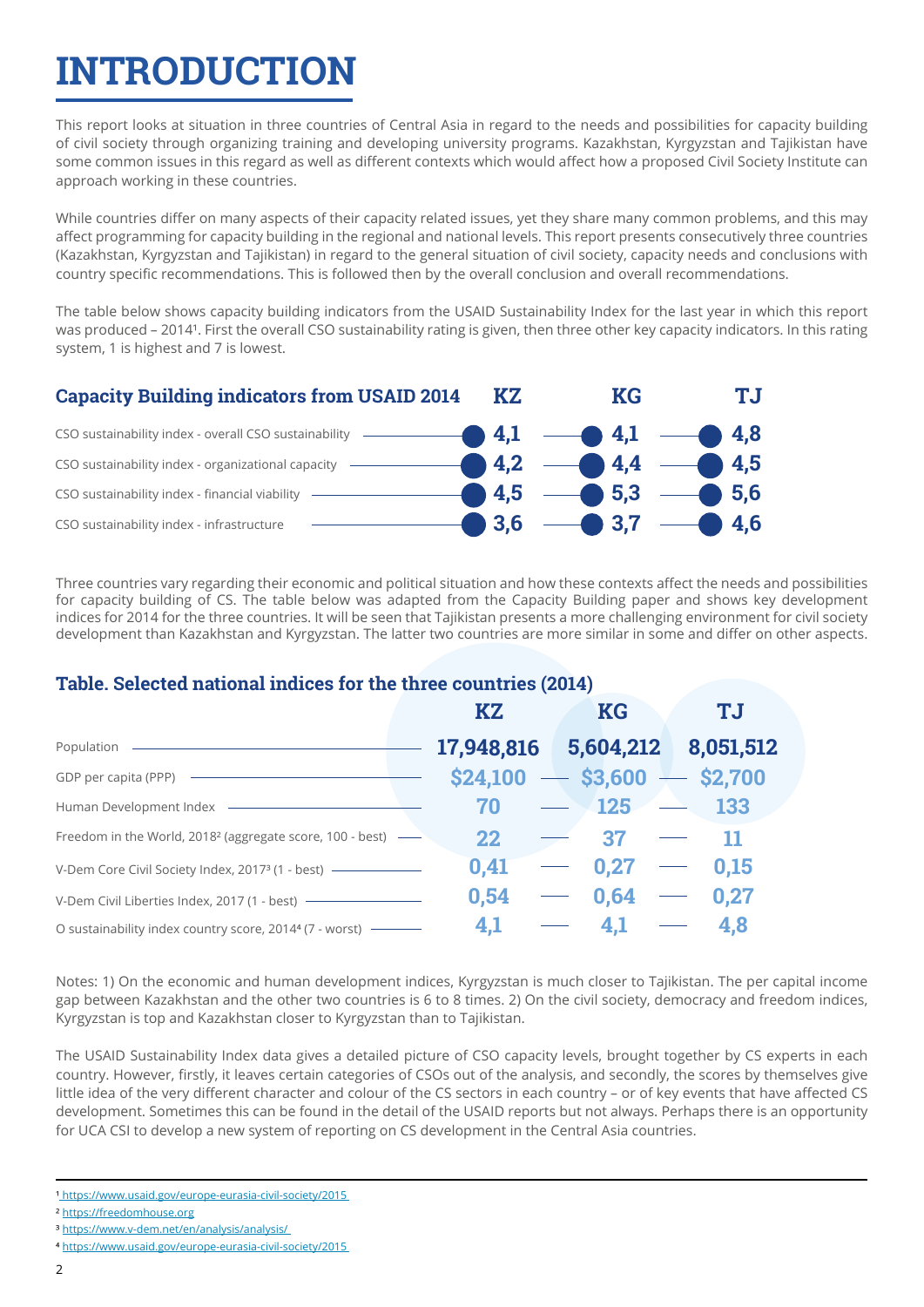## **KEY FINDINGS**

#### **Major efforts by international donors and INGOs to provide capacity building in the first 15 years after independence -**

During the past two decades civil society organizations have grown in numbers in all three countries. It has happened largely due to the engagement since the 1990s of foreign donors who invested into development of new types of organizations throughout the post-soviet space, including organization of trainings and other capacity building programs.

There are different players that were active capacity building in each of the country. First of all international and bilateral aid agencies were active in the initial support provided to civil society. In some countries, such as Kazakhstan, the governmental agencies and the private sector were also engaged in capacity building process, which was not the case in Kyrgyzstan and Tajikistan with much poorer economies. There were also network organizations and resource centers from within civil society (or international projects, such as Counterpart Int'l spinning off into CSOs) which worked on training programs for civil society organizations. Some of these organizations provided generic capacity training suitable for all kind of organizations, and later on some networks specialized in some issue areas (e.g., health environment, etc.) were providing capacity building support to their own members. Then there were also occasional engagement of civil society organizations that provided training or peer support depending on their specific expertise.

**A variety of capacity building / training interventions -** Engagement was along various thematic issues depending on which needs and when were deemed the most urgent and feasible to be satisfy. First and foremost, donors supported organizational capacity development as a starting point. Such generic programs were provided massively by Counterpart International, INTRAC and others from the mid-1990s, though in the mid-2000s they stopped operating in this sphere - despite the need for newly emerging CSOs to develop themselves organizationally.

In terms of format, capacity building programmes were and are still dominated by conventional forms of trainings and peer support. However with advancement of new technologies new forms have emerged as well. Webinars in recent years become more popular and cost effective ways of training CSOs. Some of the basic needs for organizational development are satisfied through access to online tool kits or through development of online courses.

Regarding specific needs for capacity building, many themes are perennial and among them are strategic planning, fundraising, project management, monitoring and evaluation, taxation and financial regulation of CSOs' activities. Some themes emerged relatively recently, along with the maturing of the sector itself and with the change of technologies. Engagement in public policy, better skills in advocacy, using ICT for communications are among those needs which emerged relatively recently.

**Remaining challenges in the design and provision of capacity building programmes -** Certain issues can be identified as cross-cutting in the history of capacity building in these three countries. There is an issue of language which should be taken into account while developing training programs. There are an increasing number of CSOs emerging in rural areas and they need capacity building in local languages; otherwise their will remain capacity low, and there is a risk of estrangement between two segments of the sector – Russian/local languages and center/periphery organizations.

The sector is ageing and it has become more difficult to attract young people to work in CSOs due to competition with the private sector and the more fluid labor market. The "concept" of a CSO as an organization should be re-thought in this regard. Effective engagement of volunteers, more flexible organizational structures, the ability to attract youth become vital skills.

Another issue which came up in this assessment is cultural sensitivity, i.e. adaptation of international (or western) training materials to local context and perceptions. Ignoring this has led to the formal reporting of training results when sometimes no deeper learning of substance was achieved, or at worst it may lead to xenophobic sentiments and the rejection of anything foreign when it comes to capacity building.

University programs have been scarcely present in various initiatives and it has been difficult to sustain them. One exception is the still ongoing efforts to offer courses on non-commercial law in universities in Kyrgyzstan.

All three countries have experienced in various ways and degrees pressure from governments for stricter regulation of civil society. The sector did not always have sufficient capacity to withstand these challenges and the lessons from this could be used to understand how to develop capacity for effective advocacy to defend the sector itself.

On other hand there are emerging opportunities in the light of rising expectations in all three countries for their states to perform better. In countries like Kyrgyzstan expectations are growing along with a better facilitating environment for civil society engagement with the state.

#### *COUNTRY STUDIES*

In each of the three country studies that follow, there are five main headings:

- ▶ 1. Country background
- **2.** Main civil society actors
- **3.** Training needs, delivery and impact
- ▶ 4. Barriers and opportunities
- **5.** Conclusions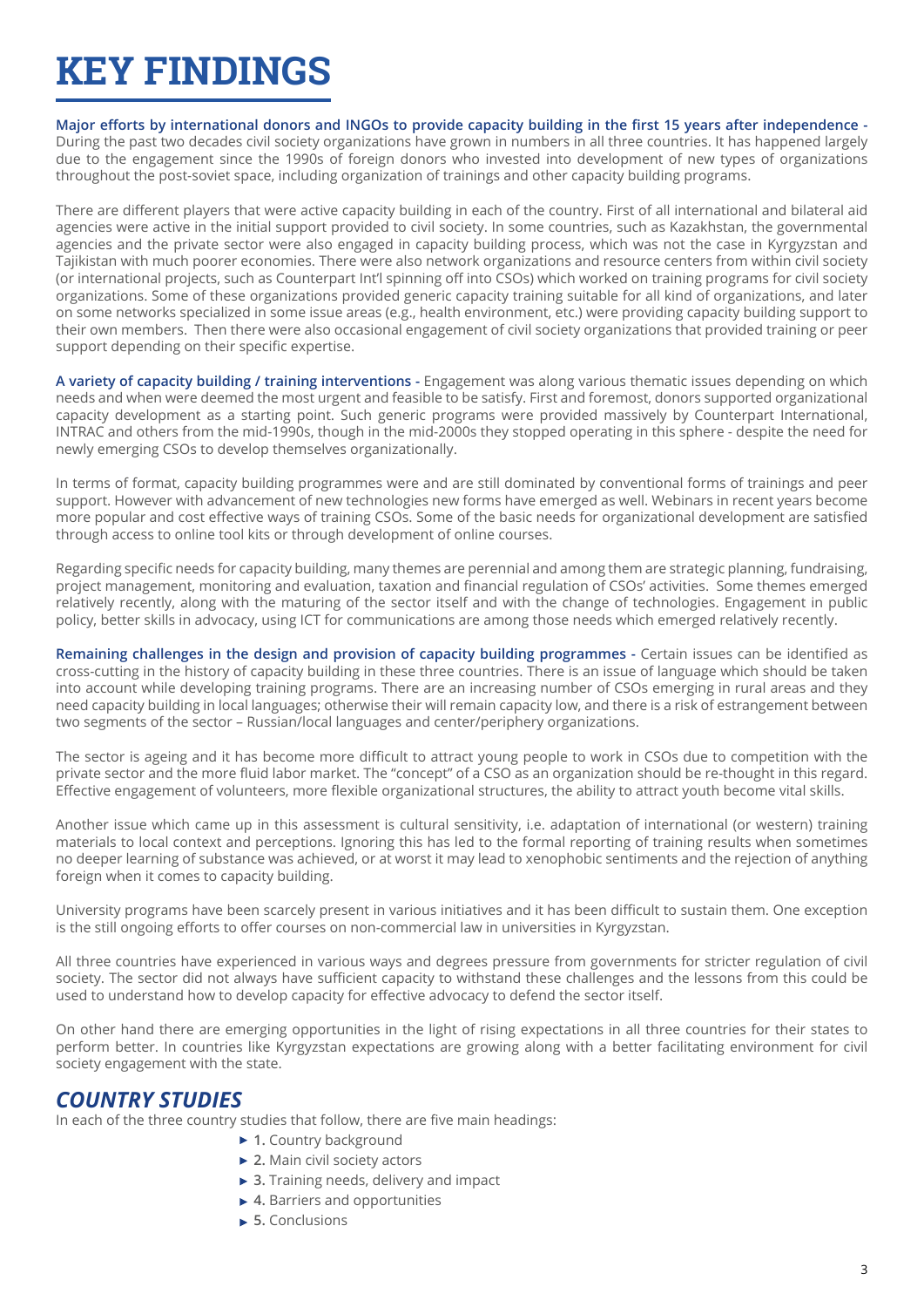## **KAZAKHSTAN**

## *Country background*

The concept of 'civil society development' has evolved since the early days of Kazakhstan's independence. While the concept initially focused on funding and technical support for non-governmental organizations (NGO), it is now understood more broadly to mean the development of an ecosystem with favorable conditions for all citizens to have voice in the decisions that impact their lives. This paper examines the current state of NGO training and capacity-building activities in Kazakhstan, and includes recommendations for future capacity development planning based on research and best practices in the field.

Training and NGO capacity development has been a critical part of foreign donor support since the early days of civil society development in Kazakhstan. In the years immediately following independence, a number of volunteer and initiative groups emerged to respond to the urgent social needs of that period.<sup>ii</sup> The limited experience and capacity of these burgeoning organizations, as well as the absence of a legislative framework to regulate their activities, limited their ability to work in partnership with the government.<sup>iii</sup> By 1993, an estimated 400 NGOs had emerged to address human rights, education, and environmental issues, among others. This period also saw the entry of foreign and international organizations and donor agencies, offering support for civil society organizations in Kazakhstan in the form of grant funding, training, and network development for new civil society organizations. Early donor organizations included INTRAC, USAID, UNDP, Soros Foundation, Counterpart Consortium, TACIS, and the Eurasia Foundation, among others.

The influx of funding and growing political awareness contributed to a surge in the number of registered NGOs; between 1994-1997, the total number of NGOs grew to 1,600.<sup>iv</sup> In response to the growing number of organizations, the Central Asian Sustainable Development Information Network (CASDIN) was established in 1994 to provide the growing NGO sector with informational resources and training on organizational management and fundraising.<sup>wi</sup> Additional networks were soon established, with the goal of organizing individual organizations into alliances and associations with the potential for greater social impact. The law "On Public Associations" was passed in 1996, providing the first legal framework for the work of NGOs.

NGOs continued to multiply over the next decade and began to gain visibility and recognition from the broader public as key partners in the resolution of social challenges. Organizational capacity development activities were largely directed by donor organizations during this time, and included trainings, seminars, and 'round tables' on NGO management practices as well as technical expertise in various social spheres. Two of the largest capacity development initiatives were coordinated by the International NGO Training and Research Centre (INTRAC) and Counterpart Consortium:

#### **In the late 1990s-early 2000s,**

INTRAC emerged as one of the most prominent international players in Kazakhstan's civil society development; the organization's Institutional Development Program included trainings for individual NGOs as well as research on civil sector development in both Kazakhstan and Kyrgyzstan. The Bishkek-based INTRAC team developed a training series for NGO leaders and NGO Support Workers, conducted sectorspecific research, and coordinated events designed to strengthen NGOs networks. In partnership with UNDP, INTRAC also coordinated a consortium of donor organizations to ensure alignment of civil society development activities and to encourage donors to advocate for NGOs to the national government. A separate Analytical Skills Training Program aimed to increase the capacity of non-governmental agencies to conduct small-scale research and analysis of community needs.

#### **Starting in the mid-1990s,**

Counterpart Consortium established a network of civil society development supports in Central Asia with financial support from USAID. Counterpart contracted with local trainers to lead training modules for a select group of NGOs, and established a network of regional civil society support centers with the goal of supporting organizations located outside of major cities. As one observer notes, "As a result of its outreach, the organization has become one of the principle 'messengers' in the region about the expectations associated with the development of civil society."viii Many of the organizations which participated in Counterpart training programs have since risen to become nationally prominent NGOs. Enhanced networks and strengthened fundraising capacity allowed these organizations to become more competitive for donor funding and partnerships. Though Counterpart closed its operations in Kazakhstan in 2014, NGOs which successfully completed Counterpart training modules continue to play a significant role in supporting newer organizations through training and technical support.<sup>ix</sup>

#### *NGOs in Kazakhstan today.*

According to data from the Ministry of Finance, there were 19,680 NGOs registered in Kazakhstan as of April 2017; 13,879 of these were estimated to be functioning. Other sources estimate the number of registered organizations to be closer to 30,000, placing the number of functioning organizations between 15-20%, with the number of effective NGOs estimated to be much smaller.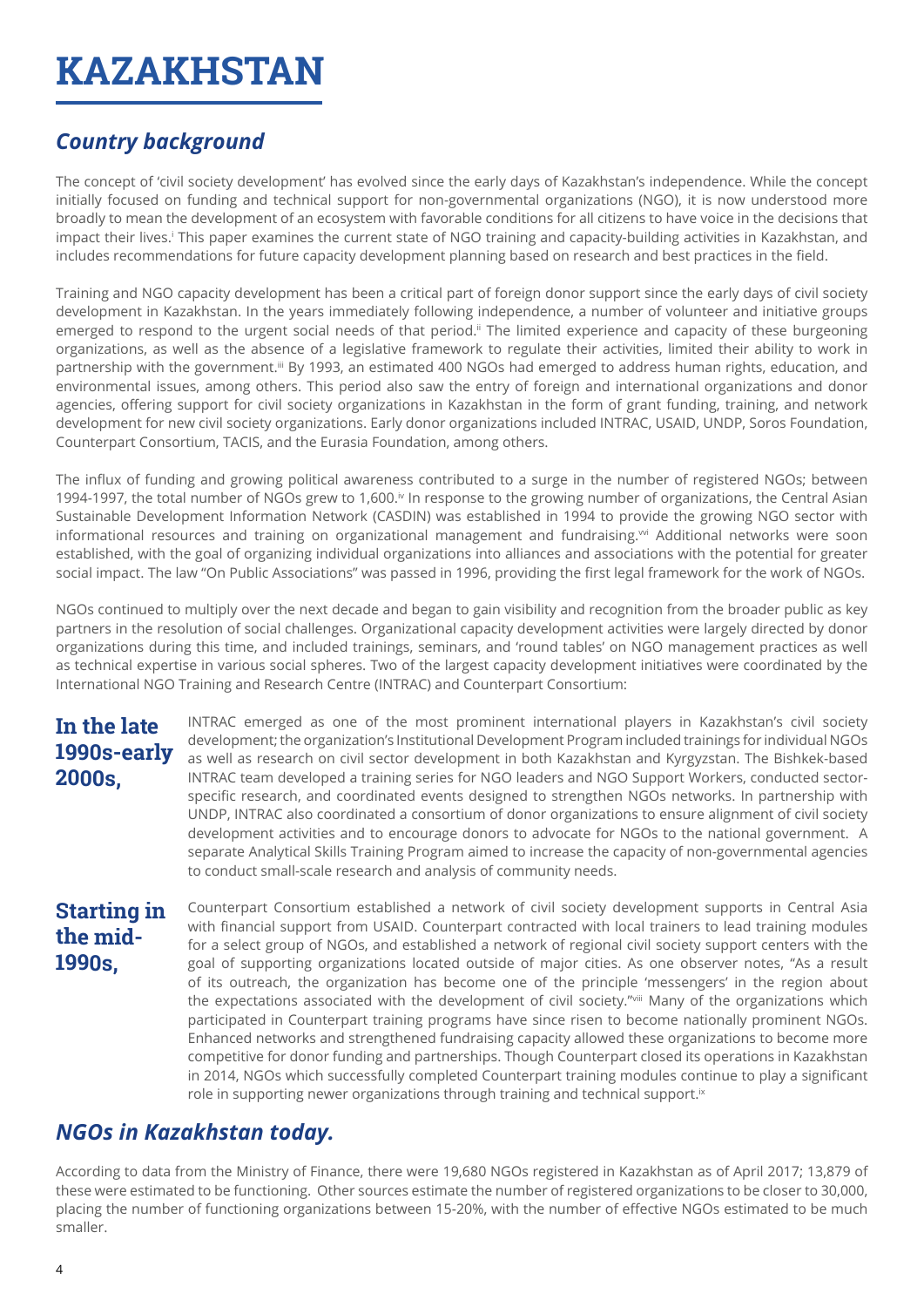The majority of active organizations are based in Almaty and Astana, with local organizations based largely in regional centers. With few exceptions, these regional organizations have less access to financial and technical support resources than their urban counterparts. In addition, research demonstrates that people living outside of Kazakhstan's major cities have a low level of awareness about the roles and functions of non-governmental organizations in their communities, which contributes to low levels of public trust and limited support from government agencies and local residents alike.

#### **USAID's 2014 CSO Sustainability Index for Central and Eastern Europe and Eurasia – the last index for which data on Kazakhstan is available – gives Kazakhstan a score of 4.2 ("sustainability evolving") on the organizational capacity measure (on a scale of 1: sustainability enhanced, to 7: sustainability impeded), noting that there were no significant changes in the score from the year before.**

USAID's 2014 CSO Sustainability Index for Central and Eastern Europe and Eurasia – the last index for which data on Kazakhstan is available – gives Kazakhstan a score of 4.2 ("sustainability evolving") on the organizational capacity measure (on a scale of 1: sustainability enhanced, to 7: sustainability impeded), noting that there were no significant changes in the score from the year before.

#### **A similar 'overall' civil society capacity assessment conducted by CIVICUS among 170 CSOs for the period 2008-2010 gave Kazakhstan a score of 48.4% - a "moderately health level of organization."**

Scoring was based on criteria of international linkages, financial and technological resources, human resources, sectoral communication, infrastructure, and internal governance.

#### *Main Civil Society actors*

Capacity-development training activities for NGOs in Kazakhstan are delivered in a wide range of formats by a large number of agencies, organizations, and private companies. The majority of trainings are coordinated or delivered by the following groups:

#### **International Organizations:**



These trainings may be led by staff members or consultants for international organizations, often within the framework of a large awareness-raising or advocacy initiative that encourages a specific action or position from NGOs. The OSCE Program Office in Kazakhstan, for example, regularly holds thematic workshops for stakeholder groups, including NGOs, on issues as diverse as economic empowerment, migration, youth development, and media freedom, among others. Smaller-scale trainings may also be held for an organization's grant recipients to ensure that project teams have sufficient capacity to manage, monitor, track, and communicate project activities and outcomes. The European Union in Kazakhstan, for example, holds program 'kick-off' trainings for local grantee organizations in the first months of program launch.

#### **National Government:**



While NGOs may be invited to attend thematic seminars, conferences, and events organized by any number of national agencies, ministries, and departments, engagement between NGOs and the national government has primarily taken the form of state social contracting for public service provision. While state contracting previously included a capacity development component for all contractors, it appears that capacity development resources were limited to select contractors starting in 2014. The Civil Initiatives Support Center has also emerged as a new resource; the Center was launched in Astana in 2016 to be the primary liaison between the government and the civil sector and to coordinate government grants and awards to NGOs. The Center awards grants to NGOs on a competitive basis for the implementation of social projects and initiatives, and allows grant recipients to use a percentage of grant funding for institutional development.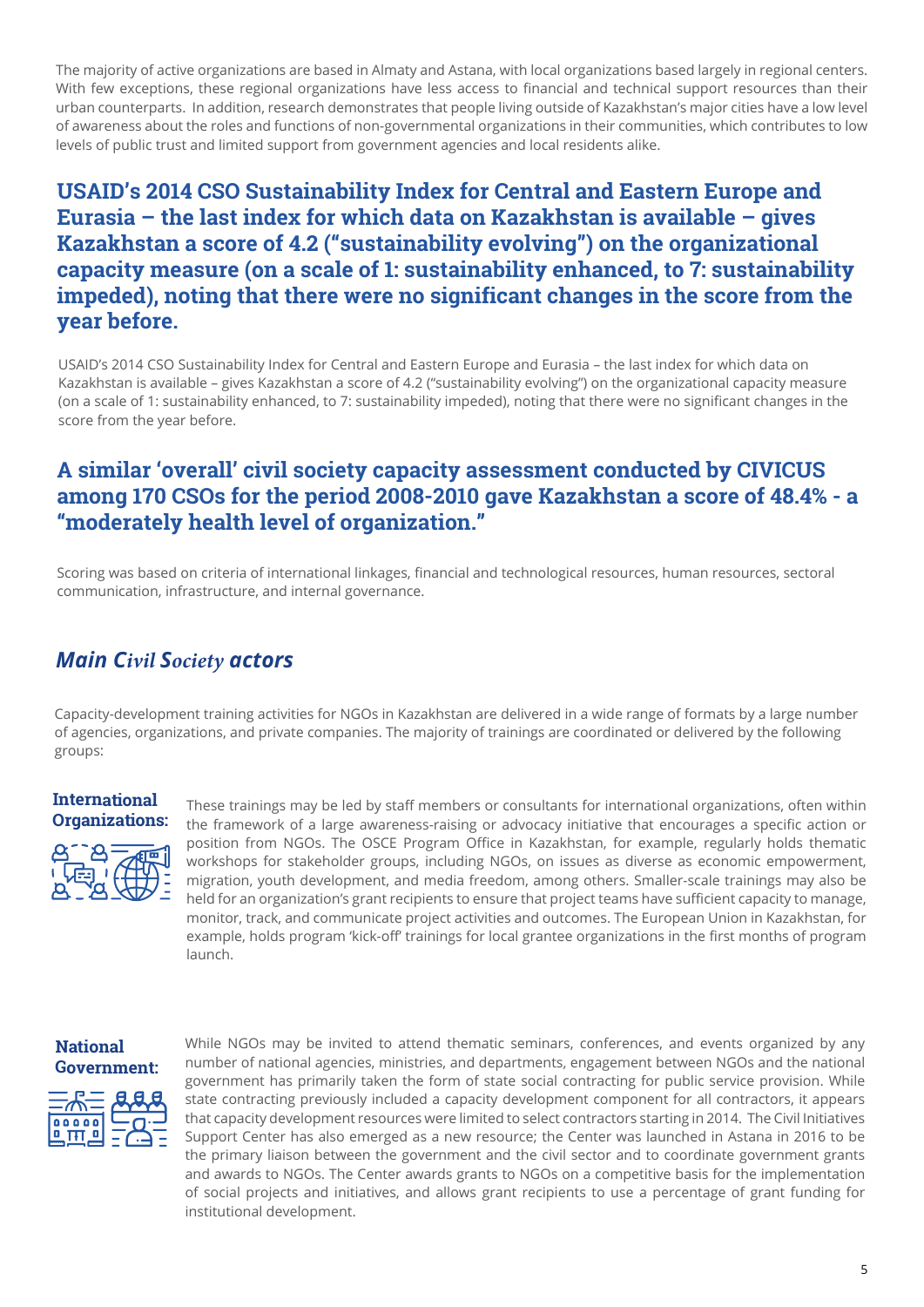#### **Civil Alliance of Kazakhstan (CAK):**



CAK is a national network of more than 500 NGOs, each members of their regional Civil Alliance affiliate organizations. The organization disseminates information and resources to member organizations through its regional affiliates. While CAK is well-placed to serve as a channel for communication and engagement between government and NGO representatives, the structure is widely perceived to be closely tied to government interests. For this reason, some organizations question CAK's ability to adequately represent the views and interests of the NGO community.

#### **NGO Resource Centers :**



NGO Resource Centers can be found in each of Kazakhstan's 14 regions and in the cities of Almaty and Astana. As outlined in Kazakhstan's first Concept for Civil Society Development (2006-2011), NGO Resource Centers are tasked with providing policy information, supporting public-private partnership development, supporting the NGO registration process, and organizing trainings and capacity-building opportunities for local NGOs. Regional Departments of Internal Policy award social contracts to local NGOs to take on the NGO Resource Center role. Many Resource Centers, however, are themselves often poorly equipped to provide the resources needed to adequately support other NGOs in their regions. In addition, the annual nature of the contracting process raises questions about the long-term consistency and sustainability of the Resource Center role in each region. While there are currently no updated or aggregated public data on NGO Resource Center activities, the Resource Center network is thought to be the largest support system currently in place for rural NGOs.

#### **Local NGOs:**



A small but growing number of local NGOs have developed organizational development training and/ or technical trainings and peer support services as part of their program and service offerings. Eurasia Foundation of Central Asia (EFCA), Civil Society Development Organization ARGO, ZUBR Consulting, KAMEDA Research & Consulting Center, MediaNet, Decenta, Information Resource Center Almaty, and the International Center for Nonprofit Law (ICNL) are among the most prominent. These organizations or their representatives can lead trainings and other capacity development activities for other NGOs as part of their own projects or programs; or be contracted by donors, other NGOs, local government agencies, or even the private sector to develop and/or deliver trainings for diverse audiences.

#### **Private Sector:**



A number of private companies and consultants provide training services for NGOs on a contractual basis, frequently in topics like project management, coaching, and teambuilding. These include, among others, Thunderbird Worldwide, Kazakhstan Project Management Association, and Step & Grow Coaching Academy.

### *Training needs, delivery and impact*

**Training Needs.** There is currently no system for the tracking of training and capacity needs across the NGO sector. The type, frequency, and intensity of training and capacity-building support needed within Kazakhstan's NGO sector not only varies widely across organizations, but also changes as internal program priorities and external forces shift over time.

Specialists, however, have identified a number of consistent capacity needs across organizations in Kazakhstan based on their level of development:

- New organizations need additional support for *strategic planning, long-term vision, and fundraising*
- Established organizations need additional support to *increase accountability and ensure that their organizational management structures are open and transparent.*xvi

A number of organizations, including INTRAC, Counterpart Consortium, and EFCA, among others, have adopted their own versions of NGO capacity assessment tools.<sup>6</sup> A number of NGOs and training organizations offer a comprehensive "School for NGOs" training module, designed to introduce new and potential NGO leaders to key concepts, tools and resources for NGO management based on the outcomes of capacity assessments.<sup>xvii</sup> These training packages for new NGOs often include such training sessions like *project management, monitoring and evaluation, communications and visibility, fundraising and financial management, taxation and financial reporting, and NGO policies and legislation.* A review of recent press releases on thematic training for NGOs demonstrates that there is a high level of interest in the following topics, among others: *human trafficking, environmental protection, human rights, and children and family issues.* 

**Training delivery.** The most common format for NGO training and capacity-building activities in Kazakhstan continues to be in-person group training sessions, in the form of a seminar, workshop, round-table, or conference. Some programs may also include post-training consultations, feedback sessions, and or continued mentorship with a trainer or specialist. It has become increasingly common for training materials to be published online or distributed electronically.

⁵ Note, some regional NGO Resource Centers are also regional affiliates offices of Civil Alliance of Kazakhstan.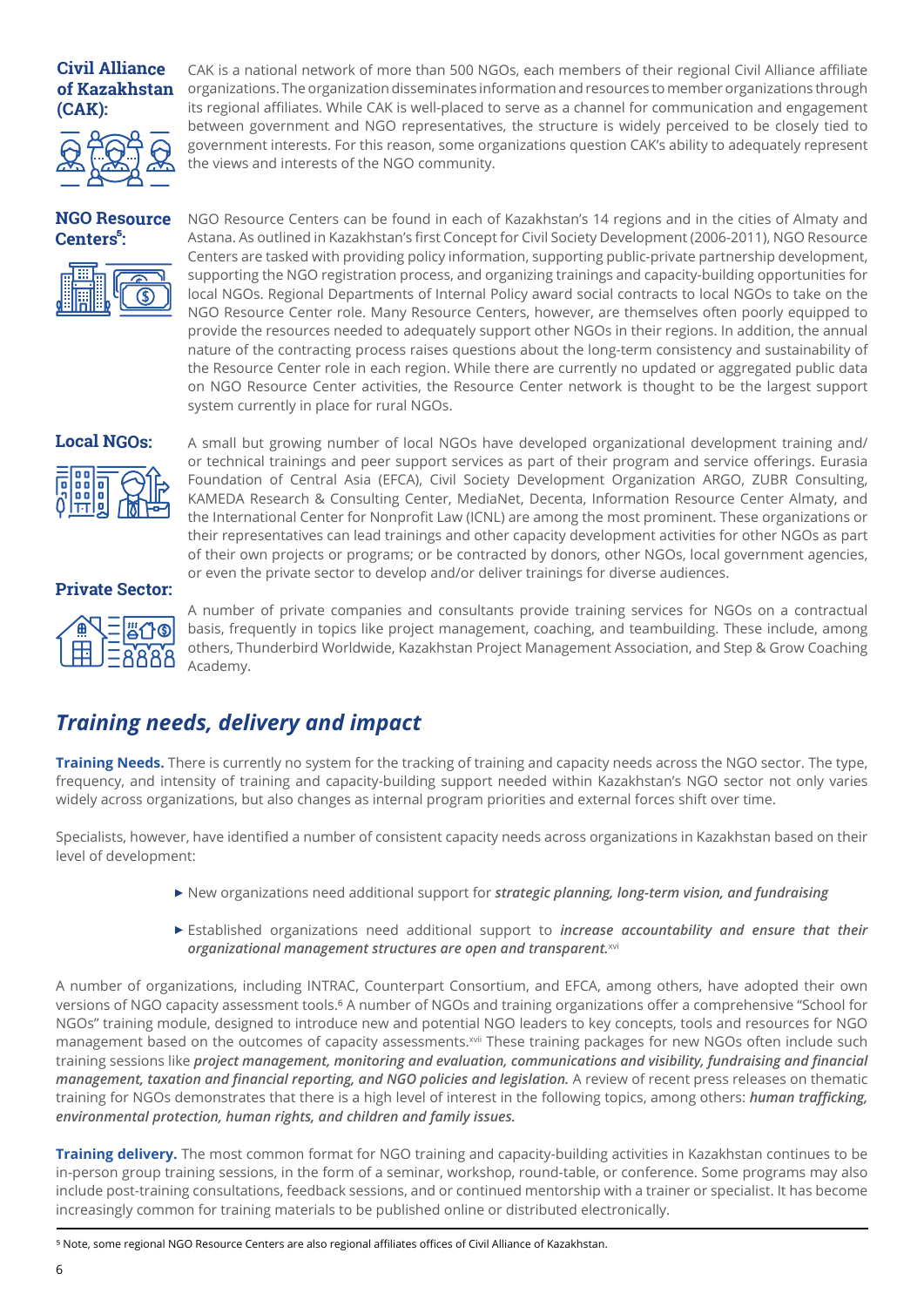However, the last three years have seen increased popularity in online trainings and webinars, which may be live or prerecorded. Focus groups and consultations held by ARGO in partnership with the Public Opinion Research Center indicated that NGOs are interested in expanded opportunities for online learning.<sup>xviii</sup> In addition to NGOs and training organizations, an increasing number of independent consultants and trainers are offering both free and paid trainings through online platforms.

It should also be noted that NGO representatives consistently report that the value of in-person trainings and events lies not only with the formal training content, but also with the opportunity to interact and network with other NGOs.

**On Language.** The vast majority of training and capacity development resources and tools available are in Russian language. While there have been a number of recent pushes to improve the number and quality of Kazakh-language resources for NGOs, including EFCA's Russian-Kazakh Glossary of NGO Terms, the question of language remains a barrier for primarily Kazakh-speaking NGO leaders and staff members, who tend to be represent rural areas where the need for effective NGOs is especially important.

Not surprisingly, the majority of NGO trainers and consultants provide services in Russian language. While the number of Kazakh-speaking trainers is on the rise - due in part to recent Training of Trainer' initiatives targeting a primarily Kazakhspeaking NGO population – the need for highly-qualified, Kazakh-speaking specialists in the field of NGO development remains unmet. Some trainings offer spoken translation from Russian into Kazakh for a dual-language audience, but this requires additional time and resources.

### *Maintaining Relevance*

Research on NGO capacity development in Kazakhstan reveals a longstanding debate about the relevance of the certain methods and approaches. Researchers Tamara Nezhina and Aigerim Ibrayeva suggest that the growth of the NGO sector in Kazakhstan has not been well-aligned with key cultural dimensions of contemporary Kazakh society, including power dynamics and collectivism vs. individualism, which has ultimately reduced the relevance, visibility, and sustainability of the work of NGOs.xix

When European and North American donor organizations brought financial and technical support to Kazakhstan's burgeoning civil society, they also brought their own conceptual frameworks, values, and expectations about the very nature and process of civil society development. "Frequently, foreign conceptual frameworks and methods promoted by donors are adopted uncritically, with little adaptation, by Central Asian CSOs," writes INTRAC consultant Mia Sorgenfrei. "Some organizations do not fully understand the worldviews and theories underpinning these new imported approaches. Others may not apply the tools in the ways originally intended by those who developed them." Ultimately, the responsibility falls to donors, trainers, and organizations themselves to think critically about how international best practices in civil society development can be adopted – and adapted – most effectively to meet the needs of local communities.

What's more, as the role of NGOs in Kazakhstan evolves, so too must training needs and capacity-building processes. Whereas the NGOs of the early 1990s were not well-positioned to work in partnership with the government, contemporary NGOs are working closely with government agencies to deliver critical social services through state contracts. This shift is a positive indicator of increased trust in the capacity of non-governmental organizations to manage quality services effectively.

**The Question of Impact.** The answers to many critical questions regarding the short-term and long-term impact of NGO capacity building – *How effectively has training been delivered? To what extent have training topics filled knowledge gaps? What is the civil sector capable of achieving now that it couldn't achieve 5-10-15 years ago? – can only be speculated, due to lack of* aggregated data and consistent tracking. Some of the most comprehensive data available on the overall state of the sector indicates that NGO capacity in Kazakhstan experienced moderate decline in the period from 2004-2014. Additional research is needed to compare current capacity outcomes with initial learning objectives.

### *Barriers and opportunities - Recommendations*

Analysis of the current status of NGO capacity development demonstrates that while Kazakhstan has experienced considerable success in the development of a civil sector, much work remains to be done to ensure that CSOs represent the interests of their constituents effectively and remain relevant in the context of shifting realities.

A recurring theme in the existing literature is the challenge of financial sustainability among NGOs in Kazakhstan. Organizations need training that goes beyond grant-writing to consider alternative funding models, including social entrepreneurship, commercial services, crowd-funding, etc.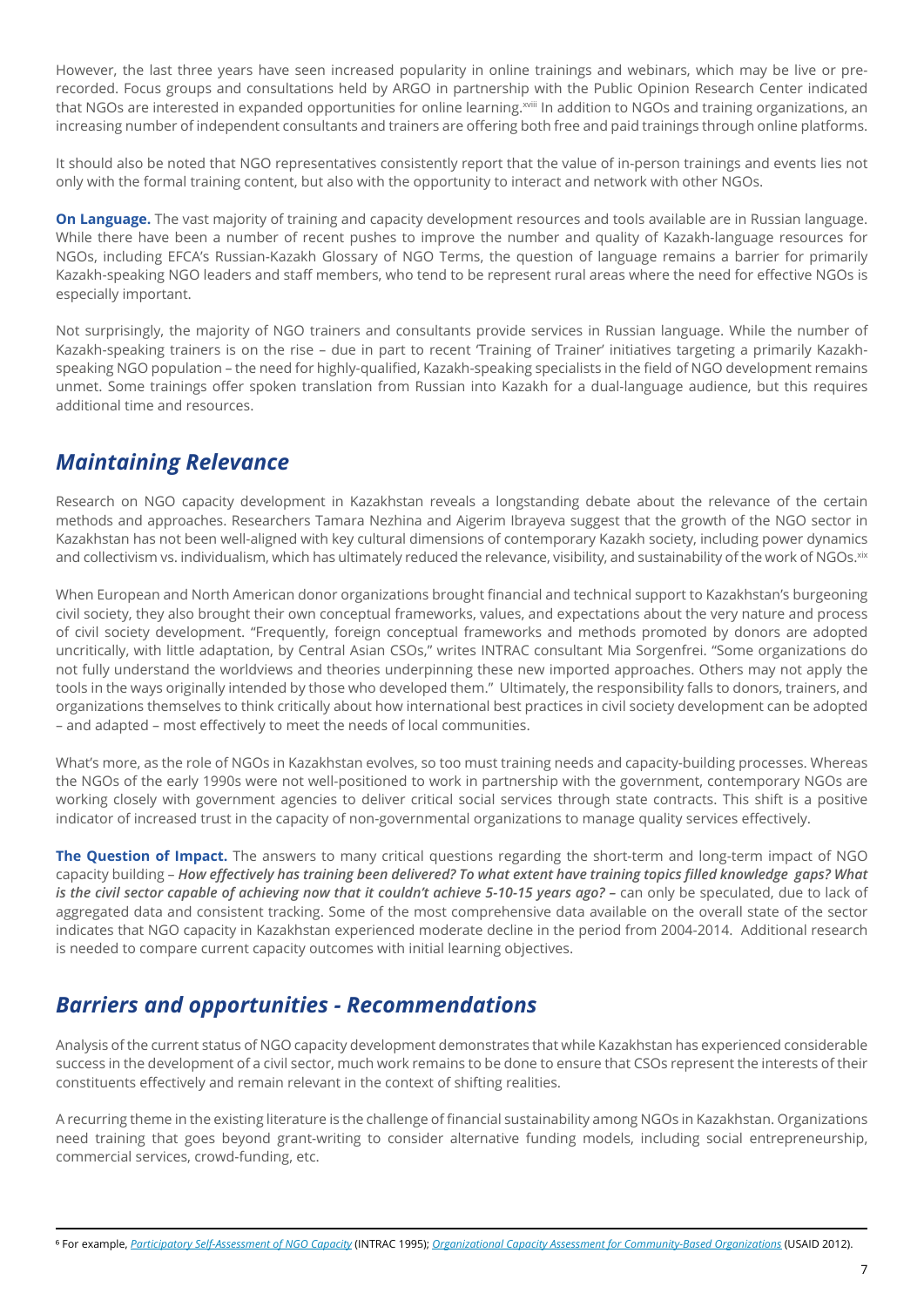Many international donors and trainers aim to be apolitical, instead focusing on developing critical skills within the civil sector. xxii However, both local and international partners must recognize that the work of NGOs is closely intertwined with the interests and priorities of government and community stakeholders. Training which prepares NGOs to engage with external stakeholder groups more consistently and effectively will not only contribute to more 'mutual wins', but also increase visibility and trust among key partners.

By extension, NGOs need additional guidance on improving their relationships with mass media channels. In a country where media outlets describe NGOs as "foreign agents"xxiii with growing frequency, training on strategic messaging and proactive media engagement could go a long way towards effectively managing public opinion, soliciting resources, and building community trust. The last three years have seen a tightening of regulations and government oversight on the work of NGOs in Kazakhstan. In this context, all NGOs – not just those focused on human rights or governance reform – should be equipped with the knowledge and tools needed to advocate for themselves and their work.

NGO leaders and staff members *train* the way they have *been trained*. Unfortunately, not all past trainings have been engaging, interactive, or framed by clear objectives. Greater investment in high-quality train-the-trainer activities will help ensure that future generations of NGOs receive effective, relevant training tailored to their capacity needs. NGO partnership and networkbuilding, done effectively, could foster peer learning and exchange. Training and capacity-building opportunities should give participants the time and space to establish relationships with each other on their own terms, while facilitating professional connections, additional opportunities for shared learning, and follow-up.

Many NGOs rely heavily on their personal knowledge of an issue, their intuition about changes needed, and perceptions of what has improved. However, effective program design, risk mitigation, and communication of outcomes requires databased evidence. Stronger knowledge of monitoring and process/impact evaluation tools and skills will improve the overall effectiveness of Kazakhstan's NGOs. NGOs across sectors are well-placed to monitor the quality and accessibility of state service provision, hold government agencies accountable for service delivery, and, where necessary, advocate for improvements. Additional training on public service monitoring and analysis could increase the capacity of participating NGOs to catalyze systems change.

The current relationship between governments and their non-governmental social service contractors is largely transactional. However, as NGOs gain capacity and autonomy, they will be poised to take on a larger role in the *design* of social service delivery. NGO capacity-development trainings should push NGOs to reimagine their roles and prepare them to lead decisionmaking processes. It is important to recognize that government stakeholders may also face capacity issues and knowledge gaps which limit their ability to engage effectively with civil society. Research conducted by CASDIN more than ten years ago demonstrated that government agencies themselves recognize the benefit of multi-stakeholder collaboration and training and are interested in opportunities for joint training and experience exchange.<sup>xxiv</sup>

It is critical that support for NGO capacity development does not stop with technical training. Sustained support – in the form of mentorship or follow-up consultations and assignments – is needed to ensure that participants have the skills and tools to operationalize their learning and put new skills into practice.

#### *Conclusions - A Final Note*

Future decisions regarding NGO training and capacity-development needs must consider that, ultimately, the effectiveness, efficiency, and impact of the work of NGOs in Kazakhstan is not solely related to institutional capacity and/or lack of sufficient training opportunities. A number of factors – including the political climate, lack of public awareness about the work of NGOs, and lack of financial sustainability – have also limited the ability of many organizations to fully achieve their stated goals. Capacity development can only go so far in an external environment unfavorable to NGO development. For this reason, it is critical that capacity development activities consider context as well as opportunities for NGOs to maximize their sphere of influence.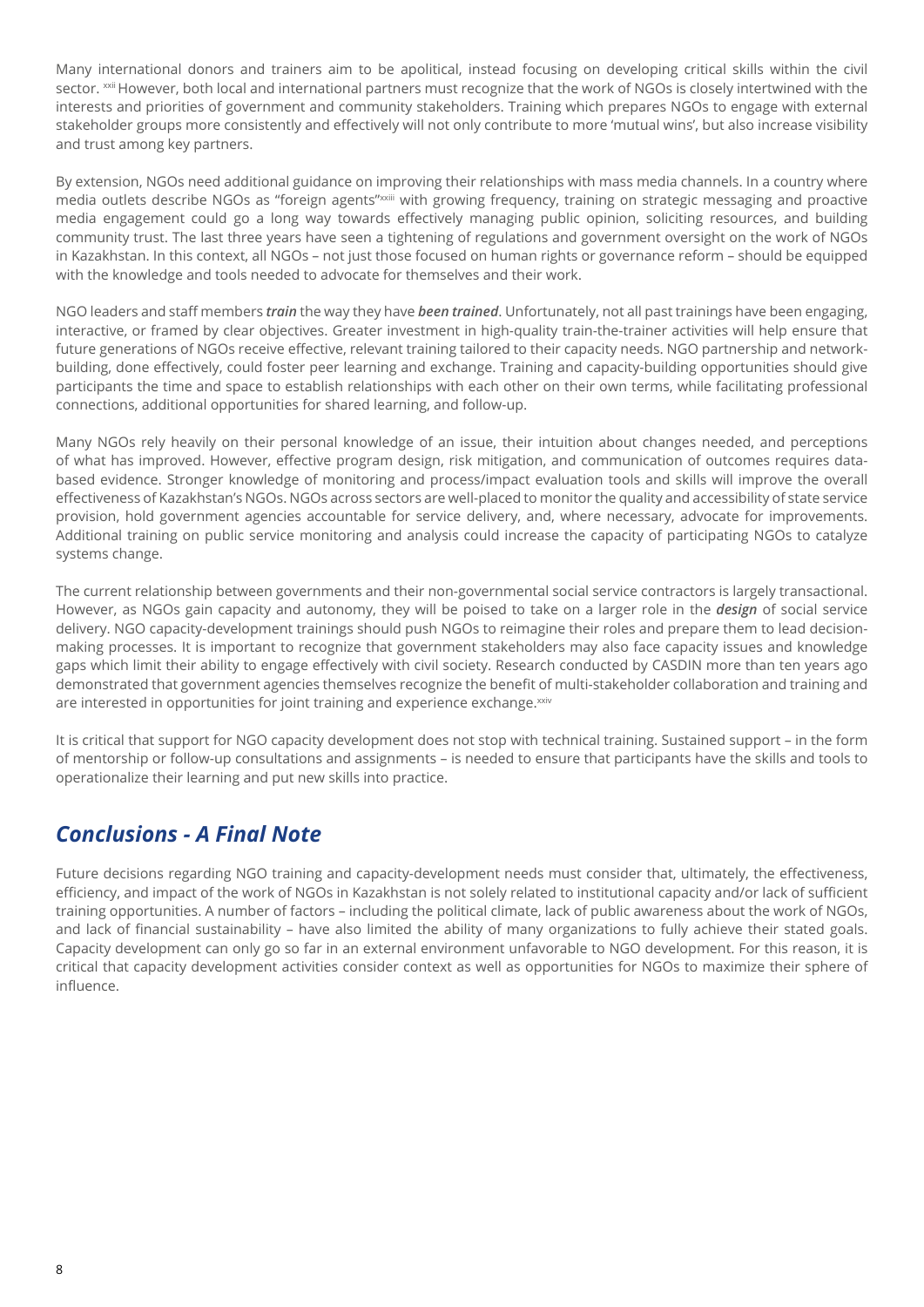## **KYRGYZSTAN**

## *Country background*

The Kyrgyz Republic has been the most liberal among post-soviet Central Asian countries. It has liberalized its economy as well as its political life which gave rise to the growth of independent public associations. The third sector has been partially transformed from the soviet style organizations, but largely it was developed by active engagement of foreign donors. The overall Civil Society Sustainability Index puts Kyrgyzstan in the category of evolving sustainability, as of 2014xxv (the last time the country was measured) it being relatively better in the overall score than all other Central Asian countries except Kazakhstan.

### *Main CS actors*

**Civil society – venues of activities, opportunities and capacity.** For a long period of time CSO functioned largely as implementers of projects substituting for the deficiencies of the newly independent state in providing basic social benefits to its citizens. Since the late 1990s and early 2000s, civil society has started to engage in both political and policy debates in the country. These two venues of activities were new for many organizations.

The civil society sector in Kyrgyzstan has long history and many of its organizations have more than a decade of experience. Some civil society organizations (CSOs) have been working since as early as 1993. There are no regular studies of CSOs, but according to one recent study , as of 2013 there more than 14 thousand legally registered non-commercial organizations in the country. Yet the same survey noted that less than 800 of these organizations were currently active working.

The way civil society developed organizationally was informed by best international practices, adapted from the mid-1990s by the efforts of various actors, such as Counterpart International and INTRAC. ON the training side, INTRAC's multi-module Education and Training Support Programme provided key knowledge and skills for CS support workers, and the multi-module Analytical Skills Programme was adapted for development and conflict prevention priorities. INTRAC also designed leadership programmes for NGO leaders, youth, and people with disabilities.

The most common legal form of CSOs came to be "public associations" which by now by account for some 65% of all organizations<sup>xxvii</sup>. The second most common form is "public foundation" with 23%. This indicates that civil society organization have most been formed through collective efforts.

The help received from foreign donors led to growth of CSOs though it also created a risk of dependency on foreign funding. Donor support helped create an initially very significant segment of civil society, though later organizations emerged which were supported from other sources, for example, through indigenous funding (e.g., *Elim Barsymby*, a charitable CSO created and funded by the Young Entrepreneurs Association) or from non-western sources, mostly religious organizations.

This is a trend that signifies the slowly changing public attitude towards civil society. Overall, public attitudes have been changing towards more a negative view of civil society (as reflected in the annual polls by the International Republican Institute ) as being as a sector made up of non-governmental organizations with liberal views and funding from western donors. This trend along with the decentralization of power in Kyrgyzstan, has made the sector vulnerable to whims of populist politicians whipping up public sentiments against NGOs and the causes and norms they are struggling for.

These new times create new challenges and new civil society actors are emerging without any experience of functioning as organizations. Civil society has grown in size and its organizations have learned how to develop and run projects. Yet in the new challenging environment, project related skills are not the only ones on which success depends.

Over time there has been emergence of new organizations many of which were created relatively recently – a significant portion of them according to the ACSSC survey were created after the 2010 events as a response to the popular revolt and interethnic clashes in the country's south.

Yet one of the major issues with capacity of civil society is not the advent of new organizations or how to provide them with the same skills as older organizations. The challenge is with the difficulty of sustaining conventional forms of organization. Only relatively few CSOs can thrive as organizations with regular staff and continued sources of funding. Many organizations exist on a stand-by mode: whenever funding is available they resume working. Thus, while service delivery projects need to learn the traditional ways of CSO organizing, many other activities are often embedded in the more fluid structures and segments of civil society – and need a different kind of capacity development.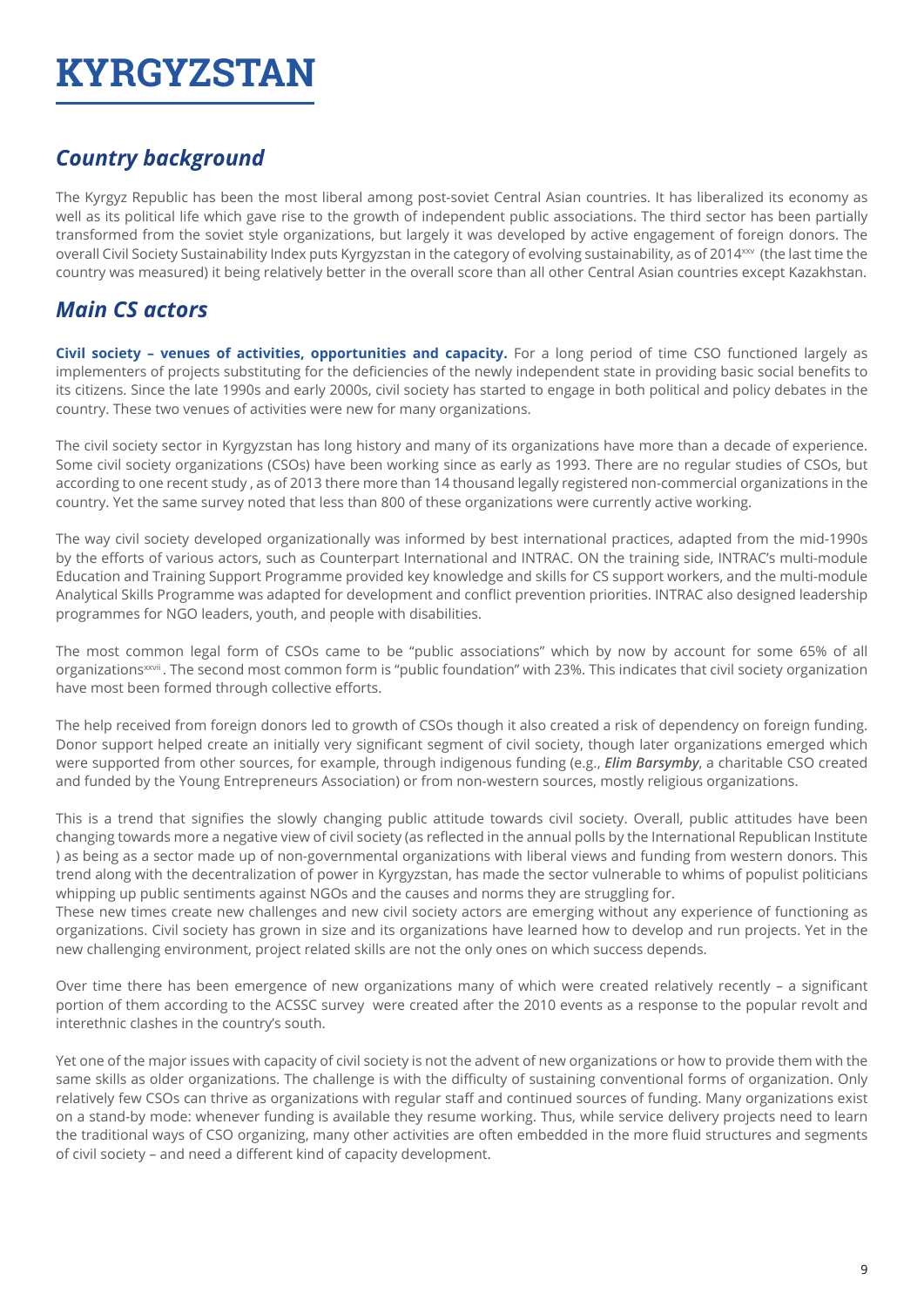### *Training needs, delivery and impact*

**Venues of activities.** Political activities, i.e. identifying the normative standards for country's developments, were already a major mission for some organizations such as human rights who were promoting the universal normative framework which was often challenged by their opponents from the government as well as from other public organizations. Yet the complexity of the changing political and social context in the 2000s put forth new challenges for organizations that were not engaged so far in political activities – e.g., organizations working in areas of health, gender, community development, etc. increasingly had to justify their cause in light of rising conservative movement in the country.

From 2006-11, the Association of Civil Society Support Centres carried out a NGO certification programme, funded by the AKDN. Just under 50 NGOs underwent an organization assessment that identified training and other support needs. A group of national experts gained experience in this programme and continue offering organization assessment, now tailored to the needs of larger and smaller NGOs.

With the rise of populist politics since 2010, the need for civic education skills has increased not only to persuade society, but also to tackle politicians keen to exploit the conservative sentiments of their constituencies. In the 2006 survey of NGOs by Association of Civil Society Support Centers, more than 40% or respondents claimed they are engaged in some sort of human rights activity. In the 2013 survey that proportion was only 20%.

Engagement in policy discussion has been a novelty for organizations that were set up as service delivery actors. Some of them progressed to this naturally, complementing their projects on service delivery with policy related activities in order to gain wider and more sustainable effect. In the 2006 survey<sup>xxx</sup>, more than 40% of NGOs identified advocacy and lobbying as a major part of their activities.

Advocacy is shown as the best dimension in the CSO Sustainability Index (3.0 in 2014, the best score in the post-soviet period) compared not only to other dimensions, but also it is the best across the whole post-soviet space (the score is surpassed only by Ukraine in 2014). Besides that this score was consistently improving since 2004, which indicates that civil society was perceived as getting better at undertaking advocacy.

CSOs are present in a quarter of all the working groups created by the cabinet of ministers between 2005 and 2015 $\frac{1}{2}$ . The fact that every fourth working group has at least one person from civil society and shows, on the one hand, the openness of the government to engage CSOs in some of its decision making, and on the other hand, the increasingly significant role of civil society in policy making.

**Organizations.** The CSO Sustainability index shows variation in scores for Kyrgyzstan between 3.9 and 4.4 since 1997. The latest measure done in 2014 shows the worst score – 4.4.

In the 2006 survey, two thirds of respondents noted that their organizations have less than five staff. Organizational size is one of the major factors affecting the sustainability of civil society organisations. The mid-2000s were the "heyday" of activity for many CSOs, whereas now only a relatively small number of organizations can afford constant activities supported by regular funding. The CSO Sustainability Index for the financial viability dimension shows a constantly low rate (at 5.5) for the last few years.

Most CSOs are registered and function in Bishkek. According to the most recent survey 53% of actively working organizations reside in the capital city. A gap between Bishkek based and other organizations rests on differentiated access to resources, decision making and to human capital. This also creates a different need in types and level of capacities that need to be developed. This also could be addressed by the new communication technologies which enable to bridge that gap. It also may help to address the long-standing issue with various training programs – what is in demand. It is becoming more difficult to engage civil society organizations and activists in trainings, so ICT may help to design online programs and courses that are demand driven and accessible in different languages and in different locations.

### *Barriers and opportunities*

**Current opportunities.** In recent years various mechanisms of engagement of the public with the government were developed which could be utilized in the work of civil society. Some of them relate to possibility to engage into the governmental decision making.

Civil society actively participates in the work of public councils which were established in 2010 by the presidential decree at state ministries and agencies. Having largely an oversight function council serve as an important venue for society to engage with the state institutions to ensure that the government remains accountable. Some data show that at least 40% of the councils' leadership (chairs, deputy chairs and secretaries) were comprised of CSO representatives since this initiative started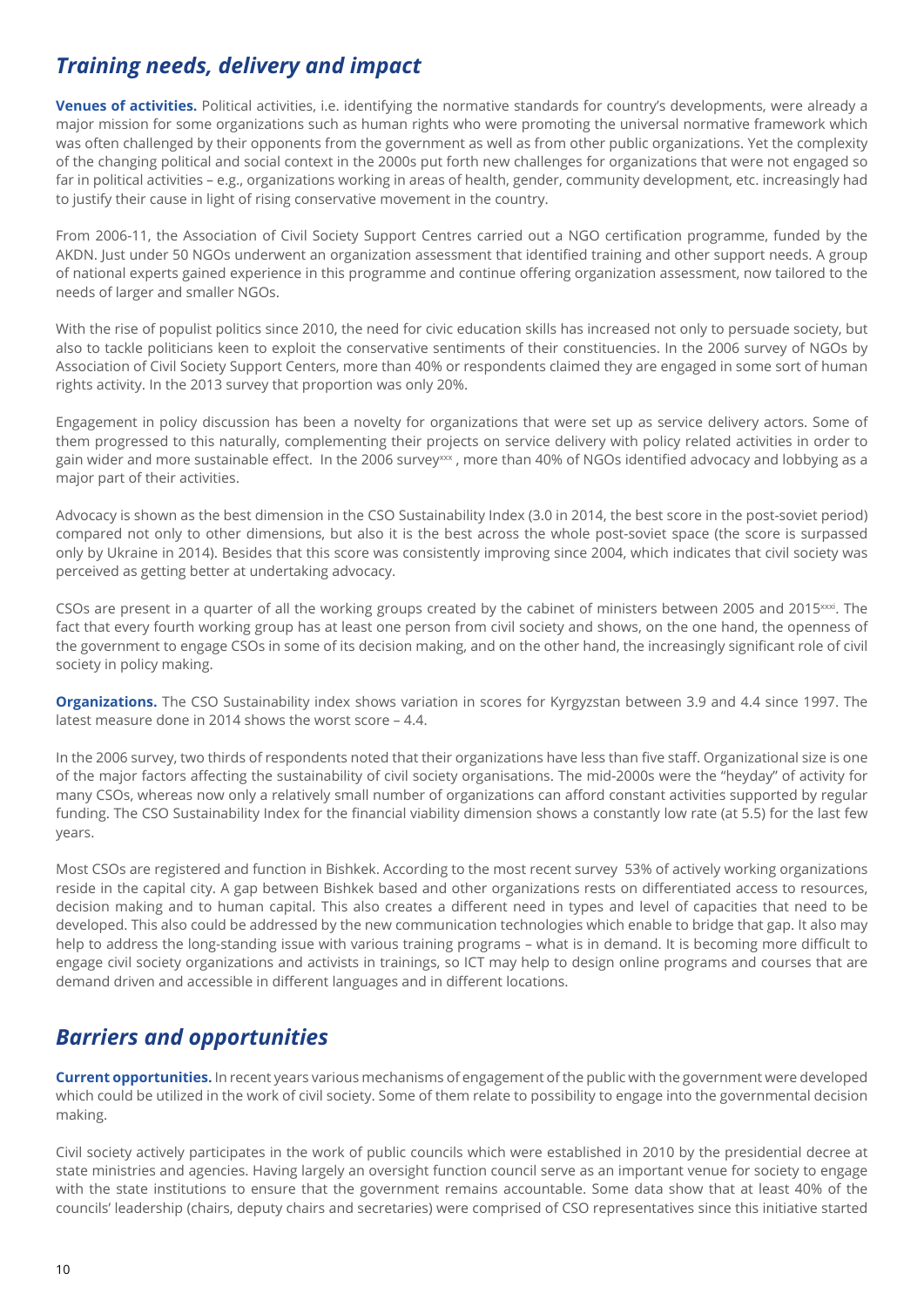in 2010. Yet effectiveness of utilizing such possibilities as access to the government through the councils remains relatively low and the recent survey<sup>xxxiii</sup> shows that only a bit more than one third of respondents ever contacted public councils. In the fall of 2017, Kyrgyzstan became the first country in Central Asia to join the Open Government Partnership, creating another venue for civil society to work with government using this transparency instrument. While at the moment the bylaws for this initiative are in the process of development, they envision significant participation of civil society.

Advancement of new technologies is another opportunity that relates to both how CSOs are working with their target groups and how capacity building of CSOs can be approached. Youth is increasingly becoming one of the major target groups for CSOs. In the 2013 survey, 44% of respondents indicated young people as their primary target group.

There are also opportunities presented in laws *On Normative Legal Acts, On Regulations of Zhogorku Kenesh of Kyrgyz Republic*  and in some other legislation which stipulates requirements for citizens' engagement in governmental decision making. There are possibilities for CSOs to engage in discussing draft laws or parliamentary hearings, or to organize their own hearings and invite government or municipal decision makers. As a rule, CSOs view participation in parliamentary hearings or organizing their own hearings as and effective strategy (Tiulegenov, 2016).

During the next two years there will be many possibilities for developing capacity in policy making and advocacy, given the ongoing official rhetoric about the need to continue moving towards parliamentarism, the ongoing power transition after presidential elections held in fall of 2017, and during upcoming the parliamentary elections in 2020. All these factors provide opportunities to engage with the government.

There are not so many civil society related courses at universities. The only exception is the noncommercial law course developed by ICNL and some elective courses designed with the help of East West Management Institute (funded by USAID) – so is a big niche not yet filled properly by anyone.



Develop online training courses for CSO staff as well as for volunteers and activists as well as repositories of these materials in Russian and Kyrgyz



Support development of skills of civic engagement and advocacy of professionals since many of these people are inadvertently drawn into civil society activities

## **Recommendations**



Support ongoing activities related to the study of the noncommercial law and civil society related subjects in universities



Target capacity building for specific types of organizations by building on their strength and overcoming their weaknesses – helping membership and professional associations to be more policy active and helping advocacy groups to become more sustainable



Consider engagement in civic education curricula at the school with the aim of building connection of civic education between secondary and tertiary education



Develop capacity building programs that help to develop skills to utilize specifically various existing mechanisms of engagement with the government on policy making, transparency and accountability

## *Conclusions - A Final Notes*

Civil society in Kyrgyzstan has grown and its organizations have learned how to develop and run projects. It is considered by various indices as one of the most vibrant in the post-soviet space. CSOs have developed organizational capacity and learned how to run projects. Yet in the new challenging environment, project related skills are not the only ones which determine success. Many these organizations are developing skills of advocacy and policy engagement.

Recent social and political developments present new challenges as well as new opportunities. There is a growing non-liberal segment of civil society and this intensifies normative discussions where capacity to engage in a new form of civic education and ability to communicate your own ideas matter much more than it used to be before.

There is also the natural turnover of organizations within the sector itself which creates a need to go through a basic organizational capacity development process. Over time there has been emergence of new organizations many of which were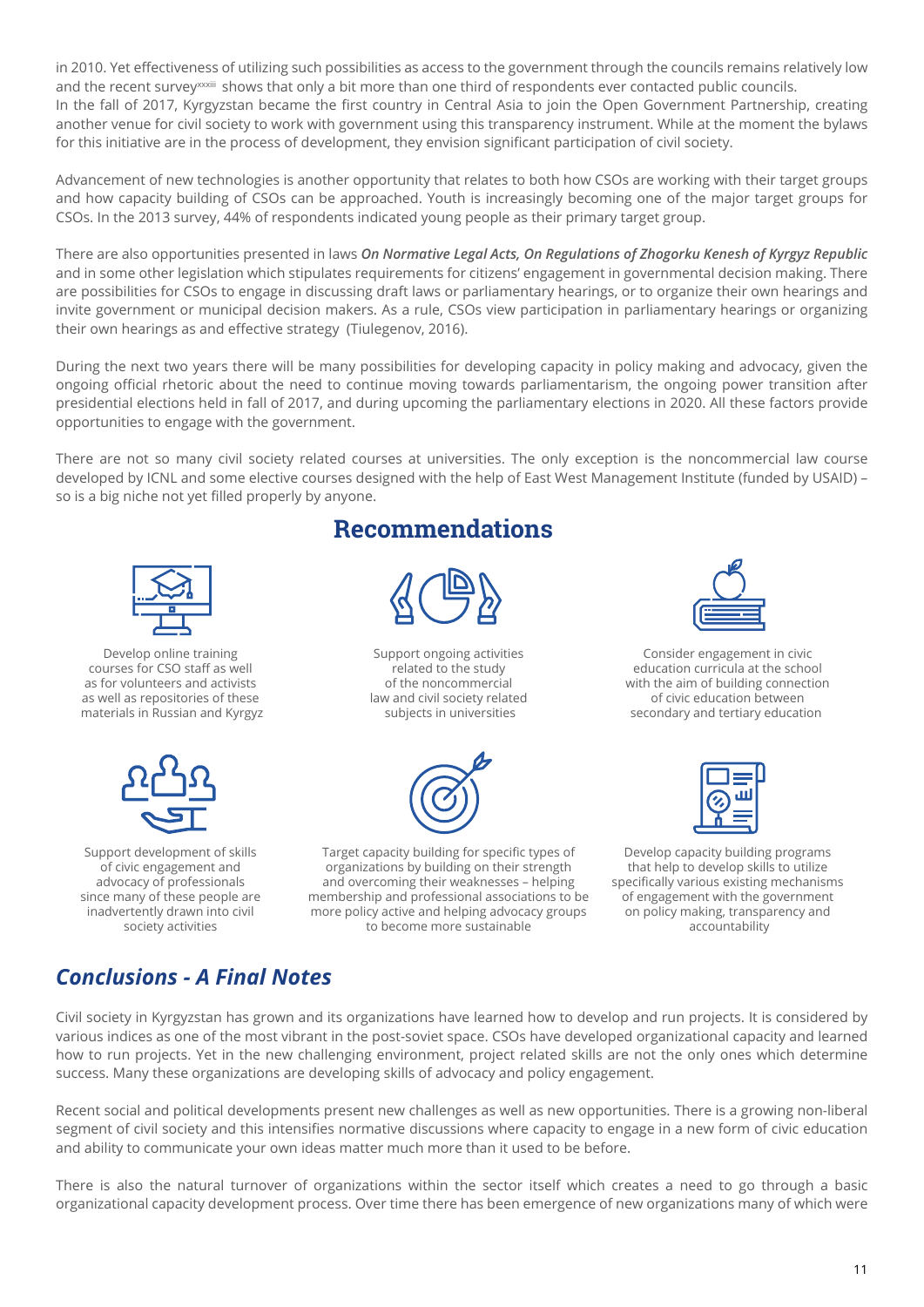created relatively recently. Yet one of the major issues with capacity of civil society is not advent of new organizations and the challenge is not so much about them having the same skills as older organizations. The challenge is to sustain conventional forms of organizations - only relatively few CSOs can thrive as conventionally understood organizations. There is also variability among types of civil society and depending on the aim of capacity building efforts there could be different approaches to different types of organizations – e.g., some are advocacy driven some are membership based, while the first produce potentially immediate impact the latter is more sustainable in the long run.

Civil society understood in broader sense is not strictly and only necessarily attached to legally registered organizations. The space of civil society in Kyrgyzstan is quite broad and has ad hoc groups, activists, professional and young volunteers, and CSOs can tap on various resources of various groups of people whose capacity also needs to be developed.

The development of new technologies presents possibilities for new ways how capacity can be built, not only of civil society organizations, but also of various stakeholders who are connected to CSOs. This could make capacity building more sustainable, more demand driven and more equal.

Yet there are various opportunities for civil society which require development of an aptitude to work closer with the government on various decision-making processes. Public councils, the open government initiative, budget transparency, elaboration of a draft laws, public and parliamentary hearings – these are all possibilities which can be utilized by CSOs if they have the necessary capacity.

**University courses.** The AKDN 2006-11 programme mentioned above also had a civic education component, led by the Social Research Centre at the American University of Central Asia. The aim was to promote civic education within the school, university and adult education sectors. Eight universities in Kyrgyzstan piloted the civic education programme as an elective course and some of them passed it on to other universities in their oblast. At the President's Academy of Management in Bishkek, over 200 students took this course each year.

Nonetheless, much more could be done at university level. Since courses appear sporadically and only cover a small portion of potential themes and organizations, there is a niche to fill here as well as the option of continuing the legacy and complementing the work of previous programmes.

## **TAJIKISTAN**

## *Country background*

**Introduction.** In Tajikistan, the notion of civil society is often treated as a synonym of non-governmental organizations (NGOs). This association of NGOs with civil society has its roots in the development aid that the country has been receiving since the first years of independence in 1991. Like other Central Asian republics, following the Soviet collapse, Tajikistan has been undergoing political and economic transformations, which were, however, aggravated by the civil war (1992-1997). In the early 1990s, the country started receiving foreign aid from mainly western international organizations, international NGOs and national development agencies. In this context, "neoliberal" civil society,7 namely donors-supported NGOs, started flourishing in the country, initially with the aim of distributing humanitarian aid, and later implementing donor-funded projects.<sup>8</sup> As a result, up till now capacity-building of civil society actors is usually understood as trainings for NGOs.

In this document, we broaden this definition to include other actors, both related to traditional or "communal" civil society, such as local leaders at *mahalla* and *jamoat* levels, as well as groups which represent more recent forms of civic activism in the country, such as female leaders, journalists, active youth and university instructors.

**Legal background.** Tajik legislation does not include specific regulations or restrictions concerning capacity-building for various civil society actors, including trainings and university programmes. Some relevant references, however, can be identified.

⁷ Freizer, S. (2005). Neo-liberal and communal civil society in Tajikistan: merging or dividing in the post war period?. *Central Asian Survey,* 24(3), 225-243.

⁸ Karimov, Sh. (2008). *Роль НПО в формировании гражданского общества в Таджикитане. Историко-политологическое исследование.* Dushanbe.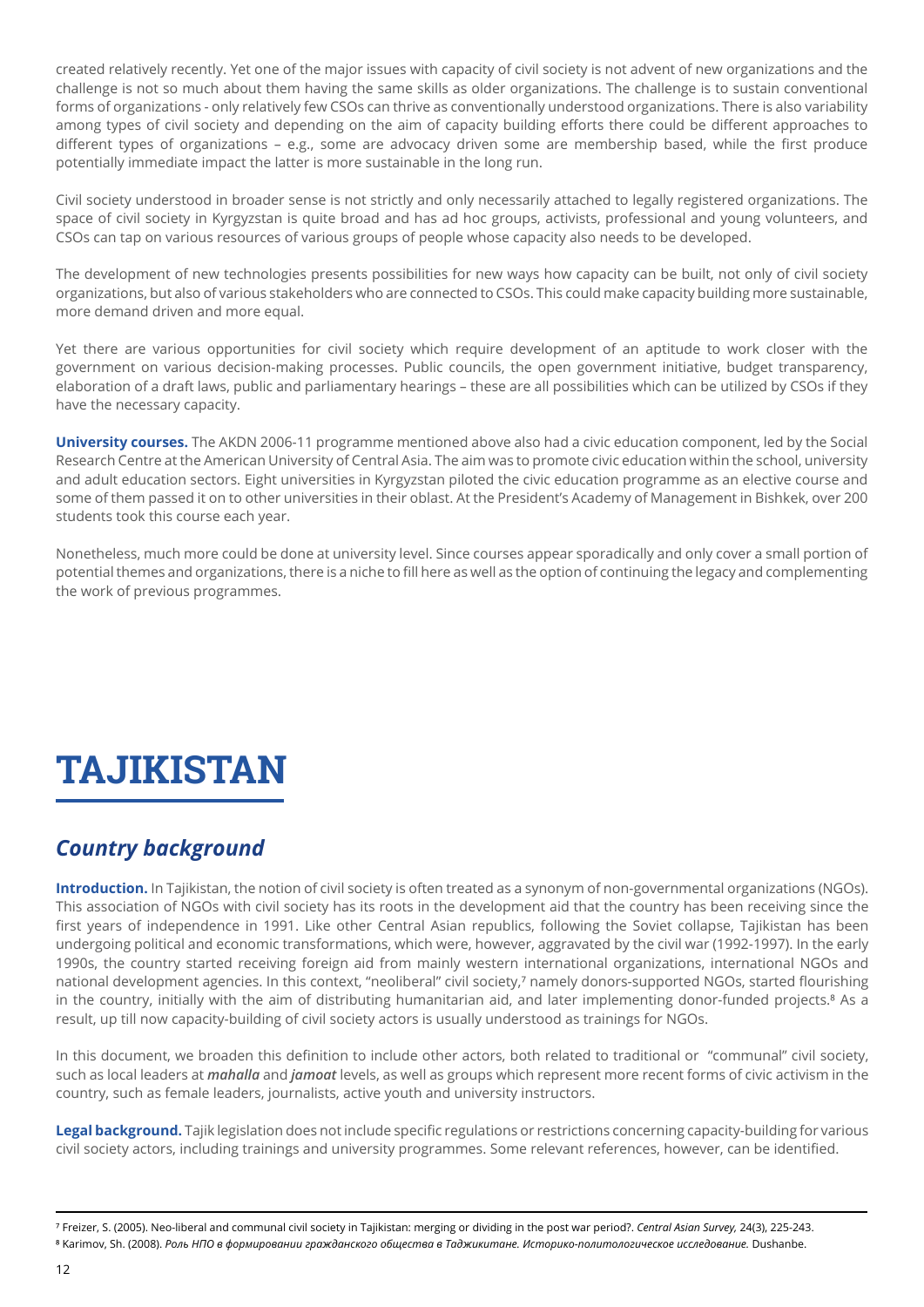*Law on Public Associations*

Activities of NGOs are regulated by the **Law on Public Associations** (Russian: *Zakon Respubliki Tadzhikistan ob obshestvennyh obedineniyah, Tajik: Qonuni Jumhuri Tojikiston dar borai ittihodiyahoi jamiyati*) from 2007, with last corrections from 23 November 2015, under the number 1242. In the law, public associations are defined as 'voluntary, self-governing, non-profit associations of citizens united based on a community of interests with the aim the achieving goals specified in the charter of the public association.' (Art. 5). The law spans upon the following types of public associations: public organisations (Russian: *obshestvennaya organizaciya*, Tajik: *tashkiloti jamiyati*) which are commonly known as NGOs, public movements (Russian: *obshestvennoe dvizhenie*, Tajik: *harakati jamiyati*) and public initiative bodies (Russian: *organ obshestvennoy deyatelnosti,* Tajik: *makomoti hudfaoliyati,*) (Art. 7). The law does not include any specific indications regarding capacity-building of public associations, however, art. 24. indicates rights of public associations.

*The Law on Periodicals and Other Media* 

The **Law on Periodicals and Other Media** (Russian: *Zakon Respubliki Tadzhikistan o periodicheskoy pechati i drugih sredstvah massovoy informacii, Tajik: Qonuni Jumhuri Tojikiston dar borai matbuot va digar vositahoi akhbori omma*) from 2013, with last corrections from 24 February 2014, under the number 1407, does not include any articles which would even broadly refer to capacity-building of journalists, and state and private media agencies. However, the **Programme of Preparation of Qualified Mass Media Cadres for 2013-2017** (Russian: *Programma podgotovki kvalificirovannyh kadrov sredstv massovoy informacii*, Tajik: *Barnomai tayor kardani kadrhoi balandikhtisosi Vositahoi Akhbori Omma baroi*) recognised that Tajik journalists working on the radio, TV and in printed media are not enough trained to provide the public with information on domestic and international affairs (Art. 8) and included the aim of training 123 students and 32 professionals in 9 foreign countries.

*Law on Self-Governing Bodies* 

Similarly, the **Law on Self-Governing Bodies** (Russian: *Zakon Respubliki Tadzhikistan ob organah samoupravleniya poselkov i sel*, Tajik: *Qonuni Jumhuri Tojikiston dar borai makhomoti khudidorakunii shahrak va ddehot*) from 2013, with last amendments from 30 May 2017, under the number 1431 does not regulate capacity-building initiatives for *jamoat* and *mahalla* leaders.

*Law on Education*  The **Law on Education** (Russian: *Zakon Respubliki Tadzhikistan ob obrazovanii*, Tajik: *Qonuni Jumhuri Tojikiston dar borai maorif*) from 2013, with last amendments from 23 July 2016 under the number 1346 does not include articles which would regulate capacity-building trainings. Article 45, however, talks about different kind of state scholarships available for e.g. university students for academic achievements, first-year students studying at the expense of the state budget (so-called *byudzhetniki*), PhD students (*aspiranty* and *doktoranty*).

*Law on Self-Governing Bodies* 

As for the **Law on Education of Adults** (Russian: *Zakon Respubliki Tadzhikistan ob obrazovanii vzroslyh, Tajik: Qonuni Jumhuri Tojikiston dar borai tahsilot kalonsolon.*) from 2017, with last amendments from 2 January 2018, under the number 1486, it indicates that the government supports acquisition of additional competences and skills by professions, with the aim of improving quality of work. Art. 5 states that the state support partnerships with the non-governmental sector in the field of education of adults. Art. 6 indicates that adult professionals have a right for an unpaid leave from their workplace to undertake courses which raise their professional competences.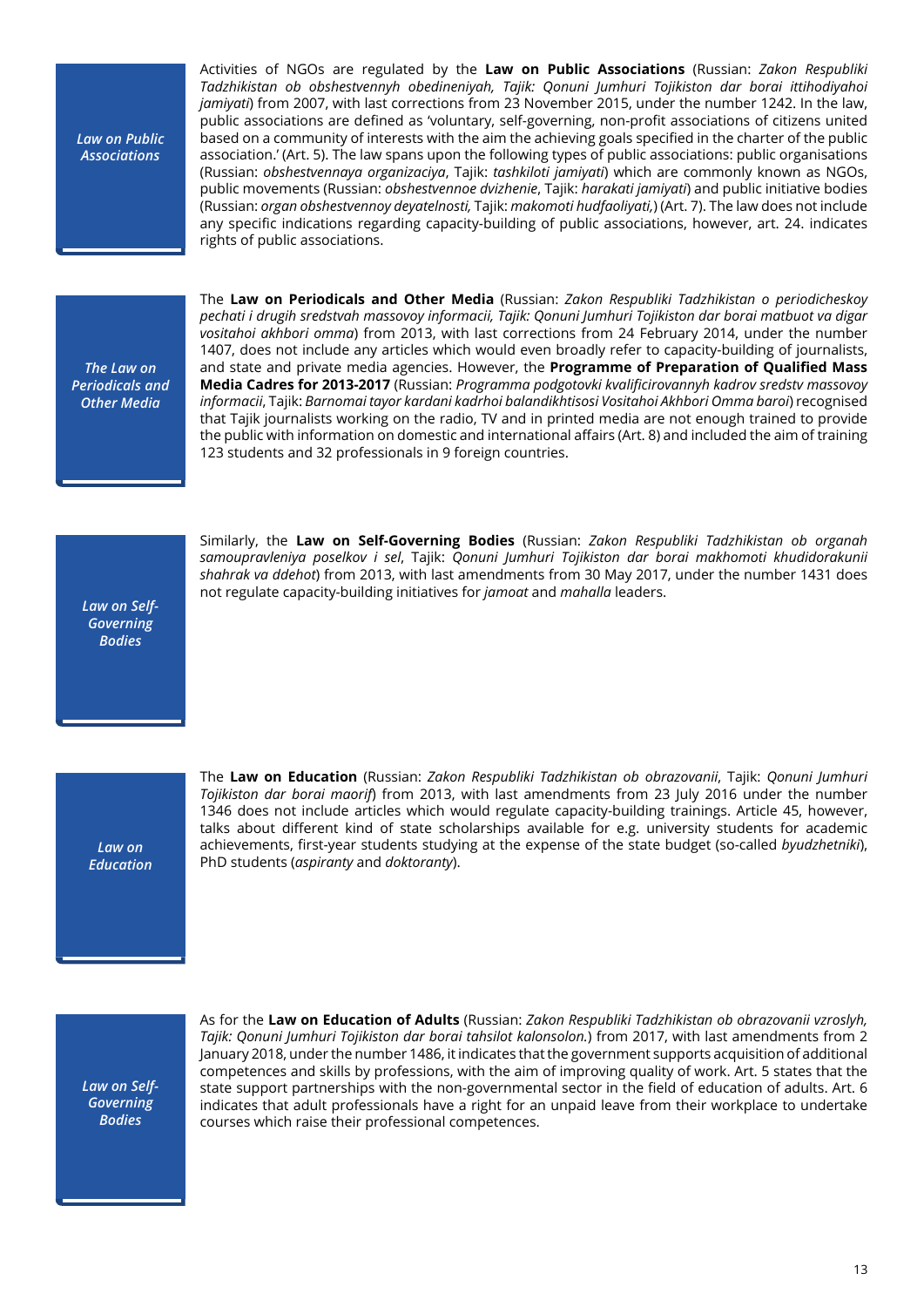## *Main CS actors - Mapping of capacity-building initiatives of civil society actors*

#### **International agencies**



The 1990s were dominated by numerous capacity-building initiatives shaped by, as put by Buxton, 'the free-market, politically conservative ideologies in power in Western governments and international agencies.' <sup>9</sup> Seen in this lights, in the aftermath of the civil war, in the so-called post-conflict stabilization phase (1997-2005), in addition to provision of services to the population on behalf of donors and peacebuilding activities,<sup>10</sup> capacity-building of local actors in Tajikistan included socializing them with international paradigms guiding development aid, such as free market and democratization, through trainings and seminars, usually provided by international trainers. Big international organizations present in Tajikistan, such as the Organization for Security and Cooperation in Europe (OSCE), Open Society Institute (OSI) and United States Agency for International Development (USAID), trained hundreds of NGOs on gender and human rights. Importantly, the demand for these trainings came from donors themselves, rather than from NGOs themselves. Fischer notices that the over-emphasis on training was detrimental to the institutional development of the NGO sector, since trainings focused on civil rights rather than the practical skills necessary to run NGOs, such as management and IT skills.<sup>11</sup>

Generally, the intergovernmental funding agencies outsource capacity building work to bigger civil society organizations receiving their grants (an exception was INTRAC's training programmes). Due to their mode of functioning, these large international donors neither run resource centers, nor offer advisory services for civil society. Instead, a number of international non-governmental organizations working in Tajikistan fill this institutional support gap for local civil society. Organizations such as Mountain Societies Development and Support Programme (MSDSP, a Aga-Khan Foundation affiliate), Open Society Foundation (often referred to as the Soros Foundation), Eurasia Foundation in Central Asia, Counterpart International, Mercy Corps, Welthungerhilfe, International Center for Non-Profit Law (ICNL) and others implement organizational capacity building for local civil society on a more systematic basis. Capacity building is often part of their core activities and these organizations provide resources in key organizational management competencies (e.g. communications, fund-raising, and advocacy).

From 2006-11, two local NGOs, EHIO Farhang Van Tariqot and Manizha, carried out a NGO certification programme, funded by the AKDN and in partnership with the Ministry of Justice. Both national and local NGOs undertook an organization assessment, led by local trainers and consultants, that identified training and other support needs. However, once the funding concluded, the certification process came to an end.

#### **Local NGOs**



The mid-2000s brought more independence to local actors, however, mainly those based in the capital city, Dushanbe. They had already been introduced to donors' priorities, and now could became trainers for NGO activists in rural areas of the country.<sup>12</sup> Despite that, the priorities of capacity-building initiatives continued to be determined by donors and included topics such as small entrepreneurship or gender equality. Local researchers, often related to the NGO sector rather than academia, were involved in internationally funded research projects in Tajikistan. Often, however, their role was limited to data collection in the field, rather than providing an analysis.<sup>13</sup>

In mid-2010s, with the tightening of the space for NGOs in the political scene, capacity-building initiatives included transfer of more tangible skills related to the IT field (e.g. social media, websites, videos). Furthermore, a decrease in donors' funding for NGOs in Tajikistan created an interest among NGOs and an urgent need for trainings in fundraising and project writing. While NGOs might have good ideas how to improve social and economic condition in their communities, they do not know how to frame them in the language of donors.<sup>14</sup> Often, they also struggle to prepare projects documents in English, which is more and more often a requirement of donors. To address this problem, between 2016 and 2017, the Tajik NGO Eurasia Foundation of Central Asia (EFCA)-Tajikistan conducted a series of one-week trainings for recently opened NGOs across the country informing them about Tajik legislation regulating work of NGOs and teaching them how to apply for grants from donors present in the country and abroad.<sup>15</sup> In 2017, OSI has conducted a similar series of long-term trainings for local NGOs, focusing on financial management and budgeting.

⁹ Buxton, C. (2011). *The struggle for civil society in Central Asia: crisis and transformation.* Sterling, VA: Kumarian Press, p. 9

<sup>&</sup>lt;sup>10</sup> Mullojonov P. (2001). Civil society and peacebuilding. In: Abdullaev K. & Barnes C. (Eds.) Politics of compromise: The Tajikistan peace process. Accord Issue 10. Conciliation Sources. London. 60-63.

<sup>&</sup>lt;sup>11</sup> Fischer J. (2013). *Importing Democracy. The Role of NGOs in South Africa, Tajikistan and Argentina. Kettering Foundation Press. p. 123* Interviews with local NGO leaders, August 2016-August 2017

<sup>&</sup>lt;sup>12</sup> Bahovadinova, M. (2018) 'Academic freedom in Tajikistan: Why boycotts and blacklists are the wrong response. Open Democracy.' 21 February, https://www. opendemocracy.net/od-russia/malika-bahovadinova/academic-freedom-in-tajikistan-boycotts

<sup>&</sup>lt;sup>13</sup> Interview with the leader of a Dushanbe-based youth NGO, 19 March 2018.

<sup>14</sup> Kluczewska, K. (2017) Module: Developing project proposals: A guide for Civil Society Organisations in Tajikistan how to do fundraising, design projects and write *proposals.* Eurasia Foundation of Central Asia-Tajikistan.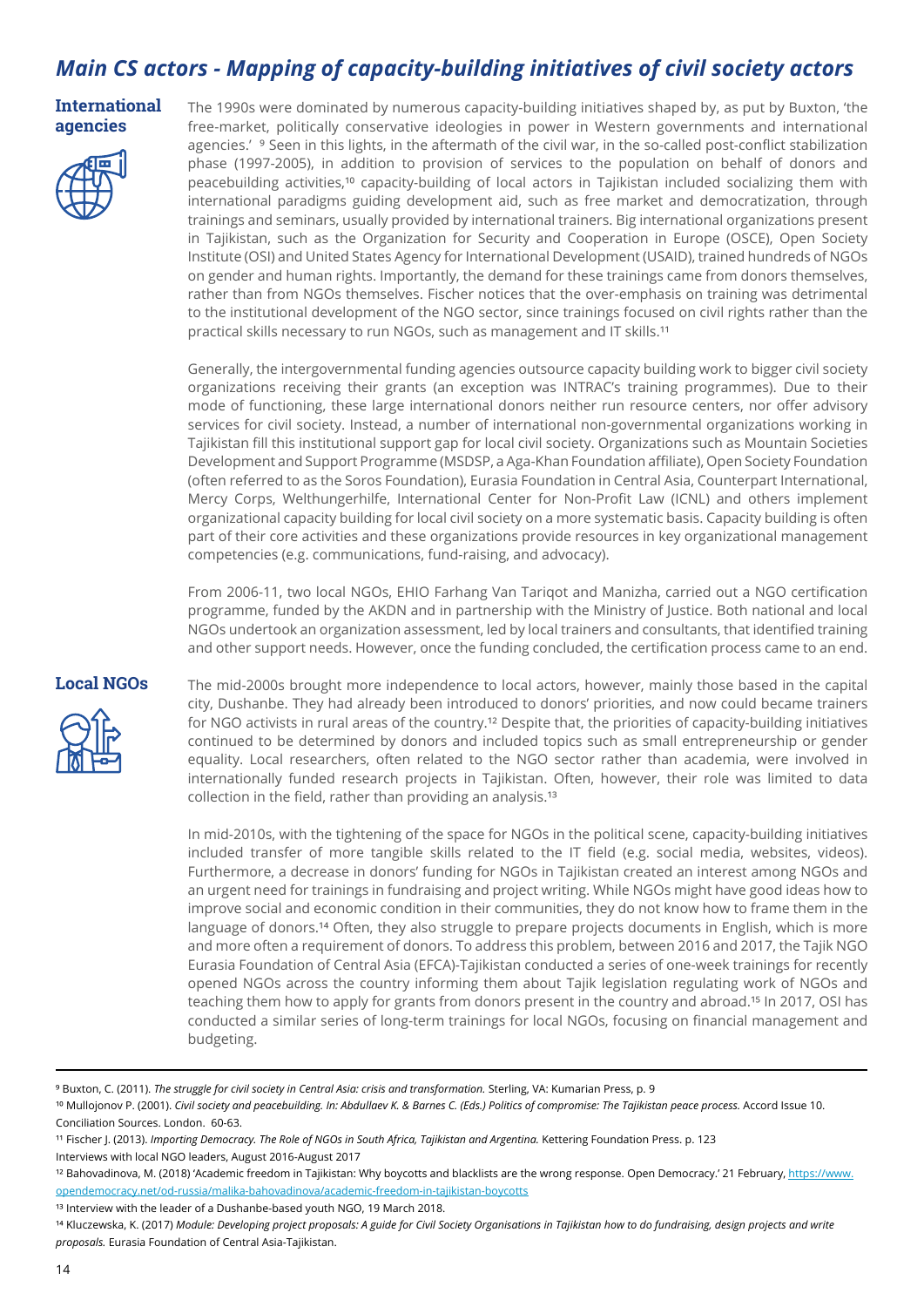#### **Journalists**



After the civil war, the Open Society Institute, British Embassy and USAID began supporting independent newspapers through e.g. sending journalist abroad for training.<sup>16</sup> Since the early years of independence, the National Association of Independent Mass Media in Tajikistan (NANSMIT) has played a big role in facilitating training for Tajik journalists in other Central Asian countries.<sup>17</sup>

In recent years, local and foreign media associations based in Dushanbe have organized regular trainings for journalists, once again with the financial support of foreign donors. The most active organizations include NANSMIT, Internews, Homa, the Centre of Journalistic Investigations and Institute for War and Peace Reporting (IWPR). All of these organizations are led by respected Tajik journalists with long practical experience. Between 2016 and 2018, NANSMIT conducted trainings on digital security and new technologies with the financial support of Reporters Without Borders.<sup>18</sup> In the same period of time, IWPR has been training journalists from the regions of the country how to conduct journalistic investigations. IWPR has been also collaborating with a Tajik NGO Dast ba Dast to teach young people aged 12-25 years the basics of journalism.<sup>19</sup>

International organizations present in Dushanbe regularly organize trainings for journalists on specialized topics related to their own activities or projects. For example, the International Organization for Migration (IOM) has been providing trainings journalists on labor migration and human trafficking, and Chemonics International on issues around land reform.

Moreover, in the recent years, the German organization Deutsche Welle has been involving Tajik journalists in capacity-building trainings in the Central Asian region. Starting from 2010, Deutsche Welle has been running a summer school for journalists, in collaboration with the OSCE Academy in Bishkek.<sup>20</sup> The initiative brought together journalists from border regions between Kyrgyzstan and Tajikistan, to work on articles regarding conflict situation on the border. In the next stage of the project, Deutsche Welle has been providing incentives (contests with prizes) for journalists from both countries to jointly write articles on the topic and provide perspectives from both countries. <sup>21</sup>

#### **University teachers and staff**



International programmes raising capacities of Tajik universities are a relatively new phenomenon. In 2014, the European Union (EU) launched the Erasmus + programme for the period 2014-2020 with the total budget 17.4 million Euro, which allows European universities to enter in partnerships with Central Asian universities, including Tajikistan.<sup>22</sup> A number of Tajik universities participated in the scheme, mainly by sending university teachers and staff for short stays in partner universities abroad, in order to familiarize them with new teaching methods and approaches. Currently, the Tajik-Russian Slavonic University participates in Erasmus + exchanges with the Davgavpils University in Latvia and Salzburg University in Austria; is a member of EU project aiming at familiarizing students with European research (together with the Tajik National University); and participates in the MIND project aiming at improving management and increasing innovation at universities.<sup>23</sup> Another EU-funded project, the Central Asian Network of Economics and Management financed by Erasmus+, provided study and travel opportunities for 150 Central Asian nationals.<sup>24</sup> Tajik participants included: Kulob State University after name Abuabdullohi Rudaki and Khujand State University. Finally, in 2017 the Tajik National University launched an Englishlanguage MA course in European Studies, in collaboration with the Philipps University in Marburg and with the EU support.

Another recently launched international project which includes the Tajik National University is COMPASS (Comprehensive Capacity-Building in Eastern Neighborhood and Central Asia: research integration, impact governance and sustainable communities). The project started in November 2017. It is financed by the Global Challenges Research Fund and Research Councils in UK and the led by the University of Kent and the University of Cambridge. The project aims at helping local partners become 'regional hubs of excellence' in knowledge production and transfer.<sup>25</sup> At the moment, little information is available about its planned activities.

17 Idem, p. 154

<sup>&</sup>lt;sup>16</sup> Fischer J. (2013). *Importing Democracy. The Role of NGOs in South Africa, Tajikistan and Argentina. Kettering Foundation Press. p. 136* 

<sup>&</sup>lt;sup>18</sup> Interview with an employee of NANSMIT, 31 March 2018.

<sup>&</sup>lt;sup>19</sup> Interview with an employee of IWPR, 20 March 2018.

<sup>&</sup>lt;sup>20</sup> See: Deutsche Welle Academy in Kyrgyzstan, http://www.dw.com/en/dw-akademie-in-kyrgyzstan/a-18496675

<sup>&</sup>lt;sup>21</sup> Interview with an employee of NANSMIT, 31 March 2018.

<sup>&</sup>lt;sup>22</sup> See the website of Erasmus+ in Tajikistan: http://erasmusplus.tj/?lang=en

<sup>&</sup>lt;sup>23</sup> See the website of the Tajik-Russian Slavonic University: http://www.rtsu.tj/ru/international-activities/

<sup>&</sup>lt;sup>24</sup> Website of the project: http://www.canem.ulpgc.es/canem/description

<sup>&</sup>lt;sup>25</sup> See the COMPASS website: https://research.kent.ac.uk/gcrf-compass/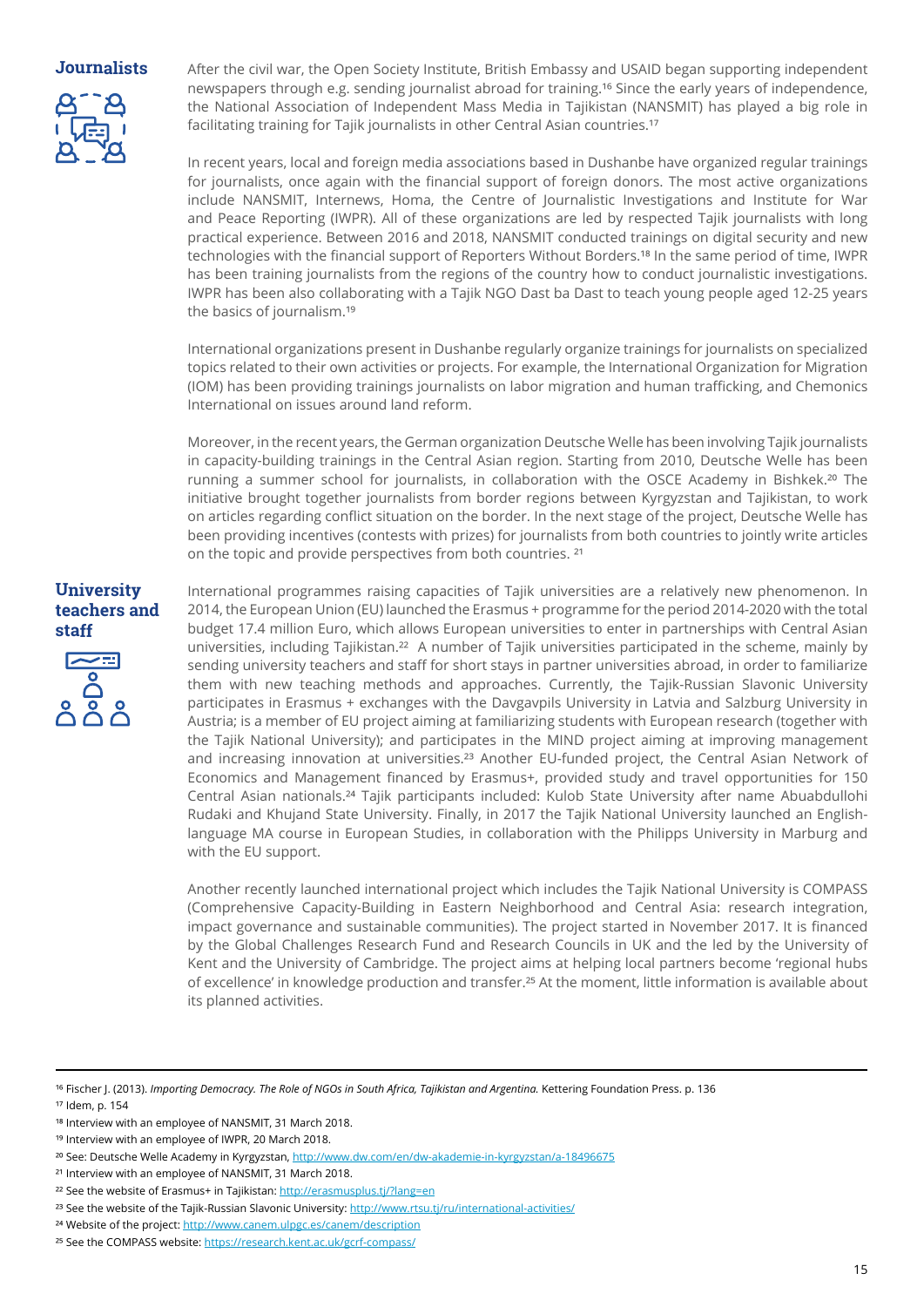In 2018, The World Bank signed an agreement with the Tajik Ministry of Education and Science to launch a two-year, 280 thousand USD project titled 'Automatization of Education System' (Russian: *Avtomatizaciya sistemy obrazovaniya*). Five Tajik universities will be awarded grants, based on their projects proposals, to visit identified Russian and British universities to learn their experience in modernization of higher education.<sup>26</sup> At this stage, little information is publically available about this project.

**Female leaders**

International donors turned attention to women during the Tajik civil war, utilizing women's capacity for conflict prevention and peace-building. Consequently, many rural NGOs led by women have been receiving funding for projects addressing conflict and social issues on the local level. For example, between 1997 and 2008, the National Democratic Institute highlighted the role of women as potential democracy brokers and trained female leaders across Tajikistan in election observation. In 2008, however, the Tajik government closed the office of the organization in the country, terminating its activities with women.<sup>28</sup> In the mid-2000s the American Embassy, Open Society Institute and the Dutch Embassy in collaboration with local NGOs in the regions (e.g. NGO Manizha) trained thousands of women leaders on democracy, conflict prevention and resolution.<sup>29</sup> Currently, OSCE continues working with women politicians, promoting participation of women in politics e.g. through organizing study tours by Tajik female members of the parliament to Macedonia and Albania to learn their experience in this field.<sup>30</sup>

In the recent years, however, with a shift in donors' priorities, there have been less initiatives to support women-led NGOs and female leaders at local level. Currently, most women-oriented projects support women from vulnerable groups of the society, such as migrants' families. There has been an increase in projects promoting small entrepreneurship among women in rural areas - within such projects, women are taught how to run business and obtain micro-credits.

New innovative forms of women empowerment include the activities of the NGO Women Rock in the Pamir region, which supports activism of women by training Pamiri girls to become mountain guides.<sup>31</sup>

Capacity-building initiatives for youth in Tajikistan can be divided into three categories: programmes available in Tajik universities, programmes offering opportunities to study abroad, and smaller initiatives supporting youth activism around the country.

With regard to capacity-building programmes offered at universities in Tajikistan, within the aforementioned Erasmus + (2014-2020), students from a number of Tajik universities involved in the scheme can participate in exchange programmes abroad. In practice, however, the Tajik Technological University has been the only active institution to facilitate travel by Tajik students abroad. Within the project titled Central Asian Network of Economics and Management they went to the University of Gran Canaria in Spain.<sup>3</sup> Already before the EU project, starting from 2011, students of this university participated in exchanges with a number of universities abroad, including Italy, South Korea, Kazakhstan. As for the programmes abroad, Russia remains the main country of destination of Tajik students. In total, about 20,000 Tajik students study at Russian universities,<sup>33</sup> many of them relying on allocated budget places for Tajik citizens. For instance, in the academic year 2013-14, the Russian Ministry of Education and Science allocated 1.133 places for Tajiks, in 2014-2015, 800, and in 2015-2016, 3.180.<sup>34</sup> Other opportunities for studying abroad include scholarships offered by European countries and the US, which, however, target a small number of young people who have already demonstrated leadership skills and gained some working experience, usually in international organizations. They include DAAD Master's level scholarships to study in Germany, Chevening Master's scholarships to study in the UK, OSI Master's scholarships for European and American universities, as well as Fulbright scholarship to study in the US. The American University of Central Asia in Bishkek and the OSCE Academy in Bishkek have been providing scholarships for Tajik citizens at the bachelor's and master's level respectively. China and India have also been providing short-term and fulldegree scholarships for Tajik students, through their embassies in Dushanbe.

<sup>31</sup> Interview with an activist of the NGO Women Rock in Pamirs, 26 March 2018.

³² Idem.

See the facebook page of the Russian Embassy in Tajikistan: https://www.facebook.com/russianembassyintajikistan/posts/590170724476373:0.

<sup>&</sup>lt;sup>26</sup> Interview with a Tajik university employee coordinating Erasmus Plus, 31 March 2018.

<sup>&</sup>lt;sup>27</sup> Mullojonov P. (2001). Civil society and peacebuilding. In: Abdullaev K. & Barnes C. (Eds.) *Politics of compromise: The Tajikistan peace process.* Accord Issue 10. Conciliation Sources. London. 60-63.

<sup>&</sup>lt;sup>28</sup> Fischer J. (2013). *Importing Democracy. The Role of NGOs in South Africa, Tajikistan and Argentina. Kettering Foundation Press. p. 136* 

<sup>&</sup>lt;sup>29</sup> Fischer J. (2013). *Importing Democracy. The Role of NGOs in South Africa, Tajikistan and Argentina. Kettering Foundation Press. p. 149* 

<sup>&</sup>lt;sup>30</sup> Interview with an employee of OSCE in Tajikistan, 6 March 2018.

<sup>33</sup> Sputnik, Более трех тысяч таджикистанцев выехали на учебу в Россию в 2017. 09 February 2018. https://ru.sputnik-tj.com/country/20180209/1024694605/ bolee-treh-tysyach-tadzhikistancev-vyehali-uchebu-rossiyu-2017-god.html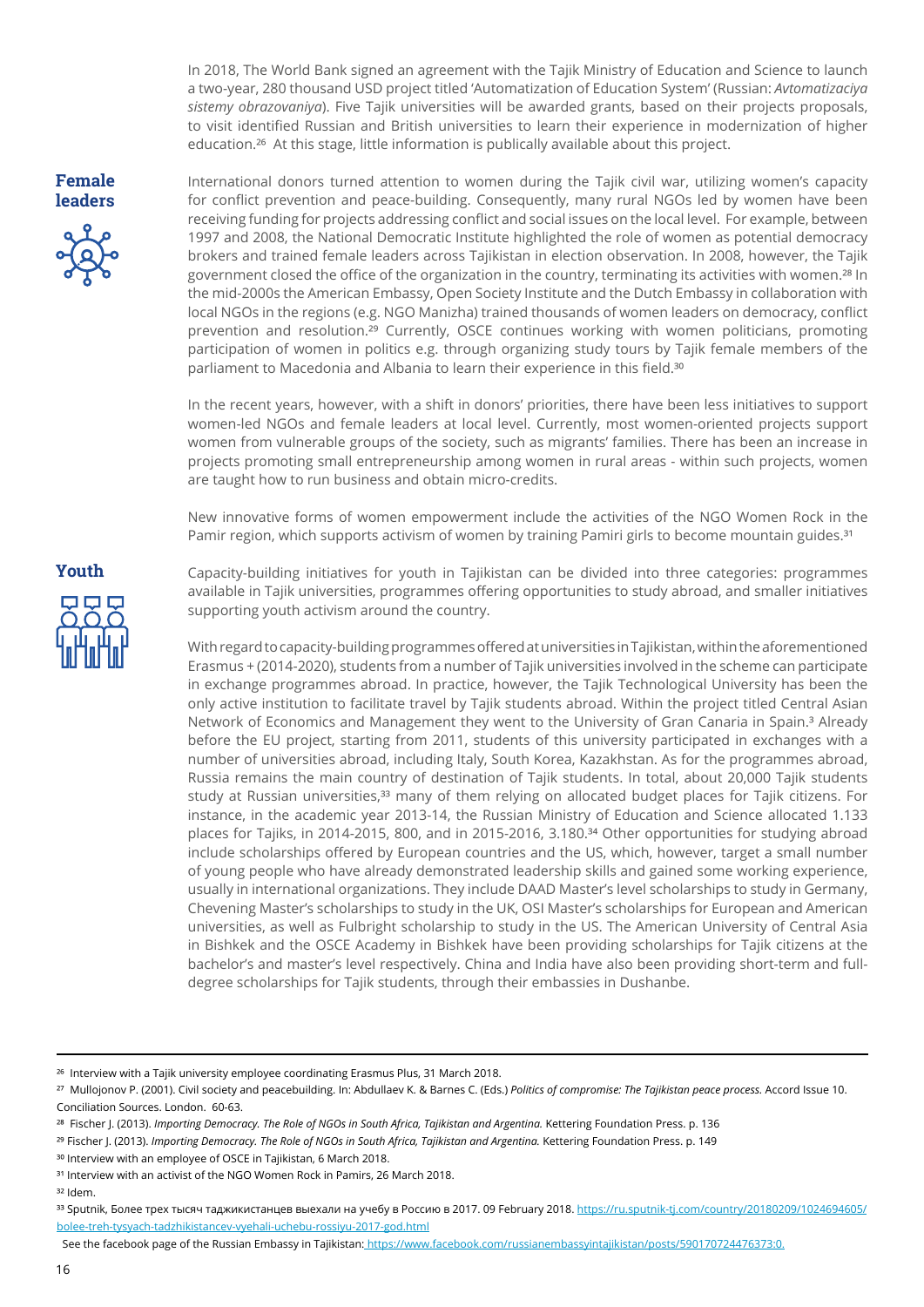Smaller initiatives available for Tajik youth include: the University of Central Asia's Aga Khan Humanities Project, which offers courses strengthening critical thinking and academic writing; American, Korean and Chinese corners, which promote learning of foreign languages; debate clubs organized both in the Ismaili center and with support of American donors; human libraries organized by the Tajik NGO Free Market Centre with the aim of preventing intolerance and prejudice among the youth; US-sponsored Future Leaders Exchange (FLEX) programmes for secondary school students; and summer schools for young leaders organized by the OSCE.

The limits of capacity-building opportunities for the youth include cases of corruption involved in mobility programmes administered by Tajik universities. As for the coverage, opportunities involve mainly youth from the capital city or district centres, which excludes youth from distant regions of the country.

#### *Training needs, delivery and impact*

In the aftermath of the civil war, community-based organizations and local self-governing bodies such as mahalla and jamoat attracted the attention of donors because of their potential for bottom-up democratization. For instance, OSI has been extensively training local leaders in public policy, and the National Democratic Institute in democracy and election monitoring. Other international organizations that worked with local leaders and community-based organizations include the United Nations Development Programme (UNDP) and Aga Khan Development Network (AKDN).<sup>38</sup> Over time, however, many western donors lost interest in community-based organizations because of their 'resistance' to the emphasis on individual freedoms.<sup>39</sup> Despite donor efforts, mahallas and jamoats remained highly hierarchical, with authority placed upon elders and men – with younger community members and women not included in decision-making.



Trainings for local NGOs are conducted mainly in Dushanbe and often do not include smaller NGOs operating in distant areas. As a local activist put it: 'In trainings you usually see the same faces from the biggest NGOs based in the capital and some key NGOs from the regions. They have institutional connections with international organizations and are always invited for trainings. Other, smaller NGOs often are not even aware of these events.'40 Besides the geographical scope, another serious obstacle to trainings for NGOs concerns the language in which trainings are conducted. Nowadays, local NGO leaders, particularly from rural areas, do not have a good command of Russian, which continues to be the main language of trainings conducted in Dushanbe. As a result, participants do not fully understand the content of trainings or are shy to ask questions in Taiik language.<sup>41</sup> Finally, there is a common problem regarding training modules. Modules are often translated or/and adapted from materials developed abroad and contain material which either misses the needs of participants or ignores socio-cultural and local specificities.<sup>42</sup>



However, the coverage and funding of existing programs are limited and cannot meet the rising demand of civil society organizations around the country for capacity building, trainings and technical assistance (USAID, 2014). The gap could be partly bridged through certified training programmes offered through public education institutions. The advantage of this would be the chance to offer content (guidelines, manuals, texts, etc.) in Tajik language, which is in high demand among community-based and new emerging civil society organizations.

The limited impact of support programmes for civil society in Tajikistan can be seen from the current capacity and activities of Civil Society Support Centers (CSSCs) across Tajikistan. These centers played a crucial role in creating infrastructure for NGO-to-NGO capacity building and training. However, in 2004 USAID funding ended, leaving the newly established centers struggling to maintain their own sustainability and to continue to provide support to emerging civil society organizations. By 2015, only four of seven Civil Society Support Centers were active, including "Fidokor" (in the southern Khatlon region), "Shahrvand" (in the southern Kulyab town), "Qalam" (in the eastern GBAO province), and "Association of Easter Women" (in the western Zarafshan valley) (USAID, 2014). Of these only "Fidokor", "Shahrvand" and "Qalam" still operate large project-based resources that allow them to provide regular institutional development to new and experienced civil society organizations. However, the capacity of these three centers cannot meet existing demand for institutional support. There are also other large civil society organizations that act as resource centers to newly emerging organizations, for instance, Association of Scientific and Technical Intelligentsia (in the northern Sughd province), Bonuvoni Fardo (in the south of the country), Madina (in

⁴⁰ Interview with an active Tajik NGO leader, 14 March 2018.

<sup>&</sup>lt;sup>41</sup> Participant observation in various trainings in Dushanbe, 2013-2017.

<sup>&</sup>lt;sup>42</sup> Interview with an active Tajik NGO leader, 14 March 2018.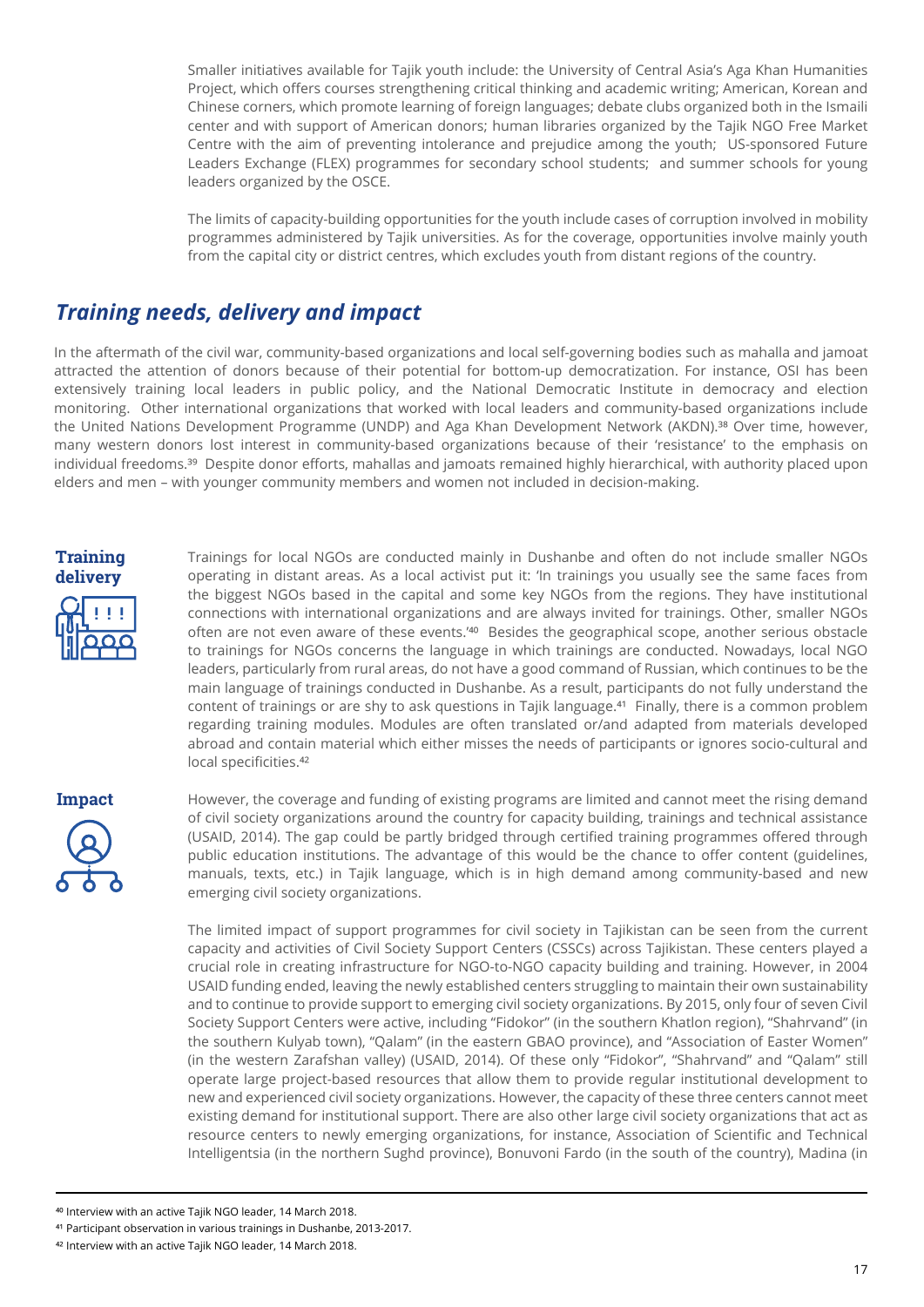GBAO province), etc. But the consultancy and assistance they offer does not represent a systematic effort to train citizens in operating a civil society organization.

## *Barriers and opportunities - Barriers to capacity-building of civil society actors*

**Barriers and opportunities for CSOs**

Civil society organizations have limited opportunities to get qualified institutional assistance for their daily and strategic operations. Whereas newly emerging organizations recognize the need for continued trainings and specialized advice on a range of organizational management issues, more experienced civil society organizations often lack skills and knowledge on strategic planning, financial management, advocacy, communications, partnership building, innovations, etc. Only well-established civil society organizations can afford hiring qualified specialists to meet their institutional development needs.

#### **Barriers and opportunities for journalists**

Overall, the mapping of trainings available for journalists shows that there are many opportunities for them to raise their professional qualifications. There are, however, limits to Tajik journalists' participation in available trainings. In the first place, journalists often do not speak English, and their level of Russian does not allow them to participate in events abroad. With the increasing importance given to the national language in Tajikistan, the number of Russian language media outlets in the country has been decreasing in the last years. With the exception of the newspaper and radio Asia Plus, media agencies are not looking for journalists writing in Russian. The language barrier is, in particular, an obstacle for journalists in rural areas of the country.<sup>43</sup>

#### **Barriers in university programmes**

Because programmes raising capacities of Tajik universities started only recently, there are numerous obstacles to their implementation. In the first place, it is difficult to collaborate with the Ministry of Education and Science, both for international partners and local universities, because of a lack of understanding of the aims and benefits of international projects among Ministry staff. Second, the administration and finance departments of Tajik universities find it hard to manage international projects, because of their lack of familiarity with the project budgeting and log-frames, as well as limited experience in administering large amounts of money related to projects. Third, there is a problem with double taxation of international projects, both in the country where the leading university is based and in Tajikistan - which significantly lowers the amount of funding for project activities. Fourth, universities lack qualified staff who could develop new proposals and who know English on a sufficiently high level to manage international partnerships. In practice, project writing at Tajik universities relies on single individuals with long experience in the NGO sector. Sixth, with the exception of the new University of Central Asia, based in Khorog, international programmes are mainly concentrated in Dushanbe. Finally, as a result of the above-mentioned obstacles, university staff who have participated in exchanges abroad usually do not share their experience with colleagues and students and there is no internal monitoring of projects at Tajik universities.<sup>44</sup>

#### **Limitations**



Risk of brain drain: Often recipients of international scholarships are not interested in coming back to Tajikistan, where salaries remain low and the number of prestigious working places (mainly in international organisations) is limited;



Capacity-building opportunities for students, university teachers and NGOs are mainly located in Dushanbe, which limits participation of people living outside the capital



Language barriers: Often Tajik students, university staff, journalists and NGO employees are not enough fluent in English and Russian to participate in trainings abroad



International trainers often are not familiar with local specificities, which limits usefulness of trainings for local civil society actors



There is little coordination between international organisations on trainings offered to local NGOs, which leads to duplications



Younger NGOs are often excluded from trainings and opportunities abroad, because of the monopolisation of the NGO sector by a small number of NGOs operating from the early 1990s

43 Interview with an employee of IWPR, 20 March 2018.

<sup>44</sup> Interview with a Tajik university employee coordinating Erasmus Plus, 31 March 2018.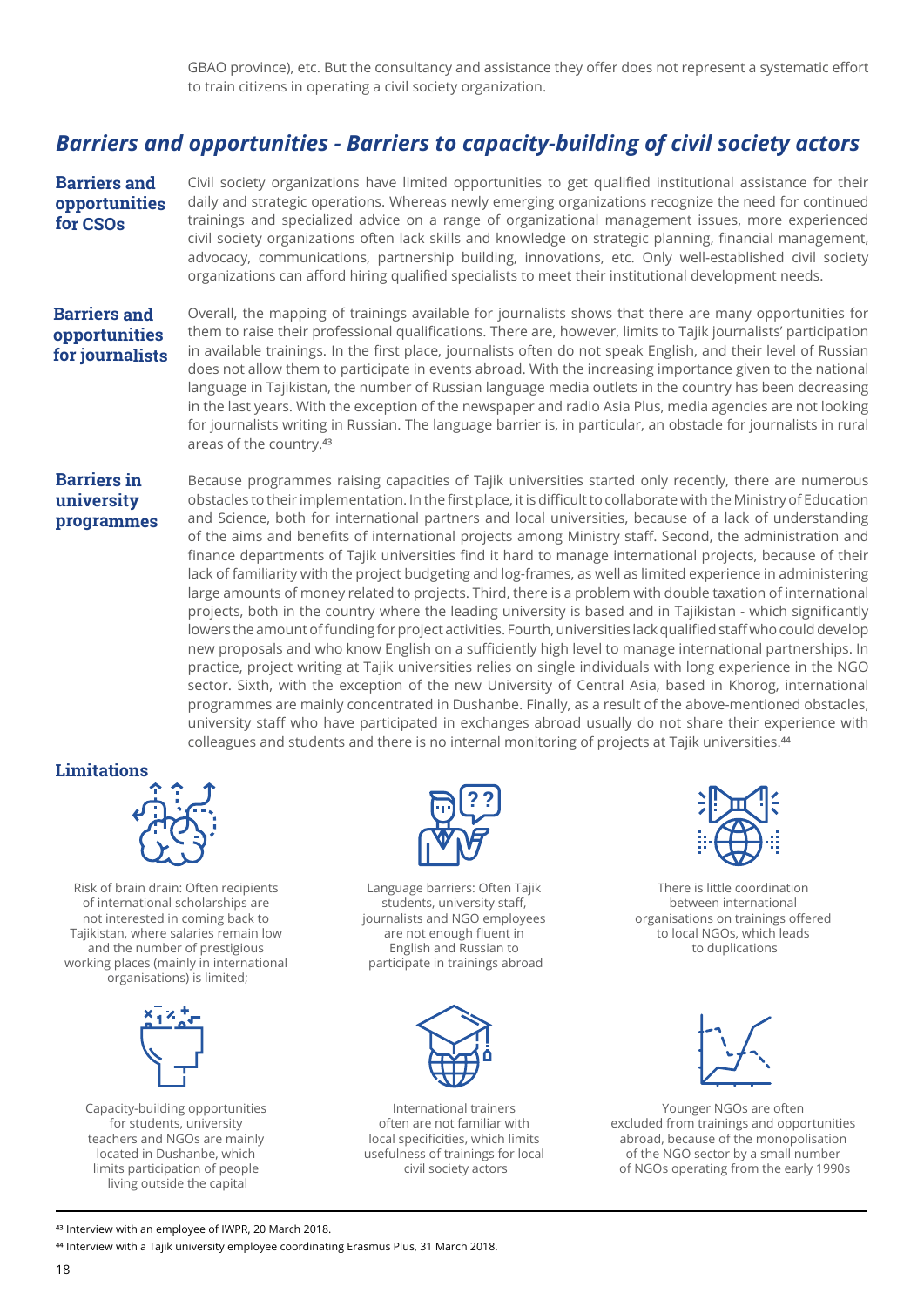## **BIBLIOGRAPHY**

<sup>i</sup> Giffen, J., et al. (2015) *The Development of Civil Society in Central Asia*. INTRAC. Retrieved from https://assets.<br>publishing.service.gov.uk/media/57a08c3de5274a27b200108f/R7649-report.pdf. publishing.service.gov.uk/media/57a08c3de5274a27b200108f/R7649-report.pdf.

ii McMann, K. M. (2014) *Corruption as a Last Resort: Adapting to the Market in Central Asia.* Ithaca, NY: Cornell University Press. Retrieved from https://goo.gl/uNNACj.

iii Dixon, J. & Kabdiyeva, A. (December 2014). *Collaboration Between the State and NGOs in Kazakhstan. International Journal of Community and Cooperative Studies.* 1(2), 27-41. Retrieved from https://pdfs. semanticscholar.org/ c2cd/984f8e460fa3937c988d7310b82d0e6109b9.pdf.

iv United Nations Development Program (2002). *Non-Governmental Organizations of Kazakhstan: Past, Present, Future.* Retrieved from <u>https://www.scribd.com/document/125328687/NGOs-of-Kazakhstan;</u> Kabdiyeva A. (May 2015). Development of NGOs in Kazakhstan. European Journal of Business and Social Sciences. 4(2), 159-169. Retrieved from http:// www.ejbss.com/Data/Sites/1/vol4no02may2015/ejbss- 1569-15-developmentofngosinkazakhstan.pdf

<sup>v</sup>Luong, P.J., Ed. (2003) . *The Transformation of Central Asia: States and Societies from Soviet Rule to Independence.* Ithaca, NY: Cornell University Press. Retrieved from <u>https://goo.gl/WQmyZF</u>.

vi Giffen, J. et al.

vii onTrac (May 2010). *15 Years of INTRAC in Central Asia.* No. 45. Retrieved from https://www.intrac.org/wpcms/wp-content/ uploads/2016/09/ONTRAC-45-15-Years-of-INTRAC-in-Central-Asia.pdf

viii Giffen, J. et al.

ix USAID (2014). *The 2014 CSO Sustainability Index for Central and Eastern Europe and Eurasia.* Retrieved from: https://www.usaid.gov/ sites/default/files/documents/1863/EuropeEurasia\_FY2014\_CSOSI\_Report.pdf.

x InfoNPO.kz. (2018). *Ministry of Religious and Civil Society Affairs.* Retrieved from https://infonpo.kz/ru/. xi Olzhayev, A.(October 7, 2014). "More than 27,000 NGOs registered in Kazakhstan." *365Info.Kz.* Retrieved from https://365info.kz/2014/10/vkazaxstane-zaregistrirovano-svyshe-27-tys-npo/; Dixon (2014); Kabdiyeva (2015). The Ministry of Justice reported a total of 36,815 registered NGOs in 2011, and 32,021 in 2014.

xii Asian Development Bank (2015). C*ivil Society Briefs: Kazakhstan*. Almaty: Kazakhstan Resident Mission Retrieved from https:// www.adb.org/sites/default/files/publication/175220/csb-kaz.pdf.

xiii USAID (2014).

xiv Akhmetova, A. & Makhmutova, M. (2011). *Civil Society Index in Kazakhstan.* Civicus Civil Society Index 2008- 2010. Analytical Country Report. Retrieved from: https://www.civicus.org/downloads/CSI/Kazakhstan.pdf. xv USAID (2014).

xvi ARGO (March 3, 2017). *Online Education for NGOs: Studying Opportunities.* Retrieved from http://cso-central.asia/onlajnobrazovanie-dlya-npo-issleduya-vozmozhnosti/ .

xvii USAID (2014), Kabdiyeva A. (May 2015).

xviii NGO Resource Center of Kostanai Oblast (2018). *Main Page.* Retrieved from http://www.rc-npo.kz/.

xix Ibrayeva A. R. & Nezhina T. G. (2013) *Explaining the Role of Culture and Traditions in Functioning of Civil Society Organizations in Kazakhstan.* International Society for Third-Sector Research, 24:335-358.

xx Sorgenfrei, M. & Buxton, C. (February 2006). *Building Organisational Capacity through Analytical Skills Training in Central Asia.* Praxis Note 22. Retrieved fromL https://www.intrac.org/wpcms/wp-content/uploads/2016/09/Praxis-Note-22- Analytical-Skills-Training-in-Central-Asia-Compiled-by-Mia-Sorgenfrei-with-Charlie-Buxton.pdf.

xxi USAID (2014).

xxii Giffen, J. et al.

xxiii The 2015 CSO Sustainability Index for Central and Eastern Europe and Eurasia. www.usaid.gov

xxiv Association of Civils Society Support Centers. *The State of Affairs and Perspectives for Development of Nongovernmental Sector in Kyrgyzstan. Research Report.* Bishkek, 2013

xxv Ibid

xxvi International Republic Institute. Public Opinions Surveys in Kyrgyzstan. 2005-2016. www.iri.org

xxvii Association of Civils Society Support Centers. The State of Affairs and Perspectives for Development of Nongovernmental Sector in Kyrgyzstan. Research Report. Bishkek, 2013

xxviii Association of Civils Society Support Centers. *A Sector of NGOs in Figures and Facts. Based on results of surveying leaders of NGOs of the Kyrgyz Republic.* Bishkek, 2006

xxix Tiulegenov M. *Formulating public policies: interaction between state and civil society.* Analytic Report. Bishkek, 2016 xxx Association of Civils Society Support Centers. *The State of Affairs and Perspectives for Development of Nongovernmental Sector in Kyrgyzstan.* Research Report. Bishkek, 2013

xxxi Tiulegenov M. *Formulating public policies: interaction between state and civil society.* Analytic Report. Bishkek, 2016